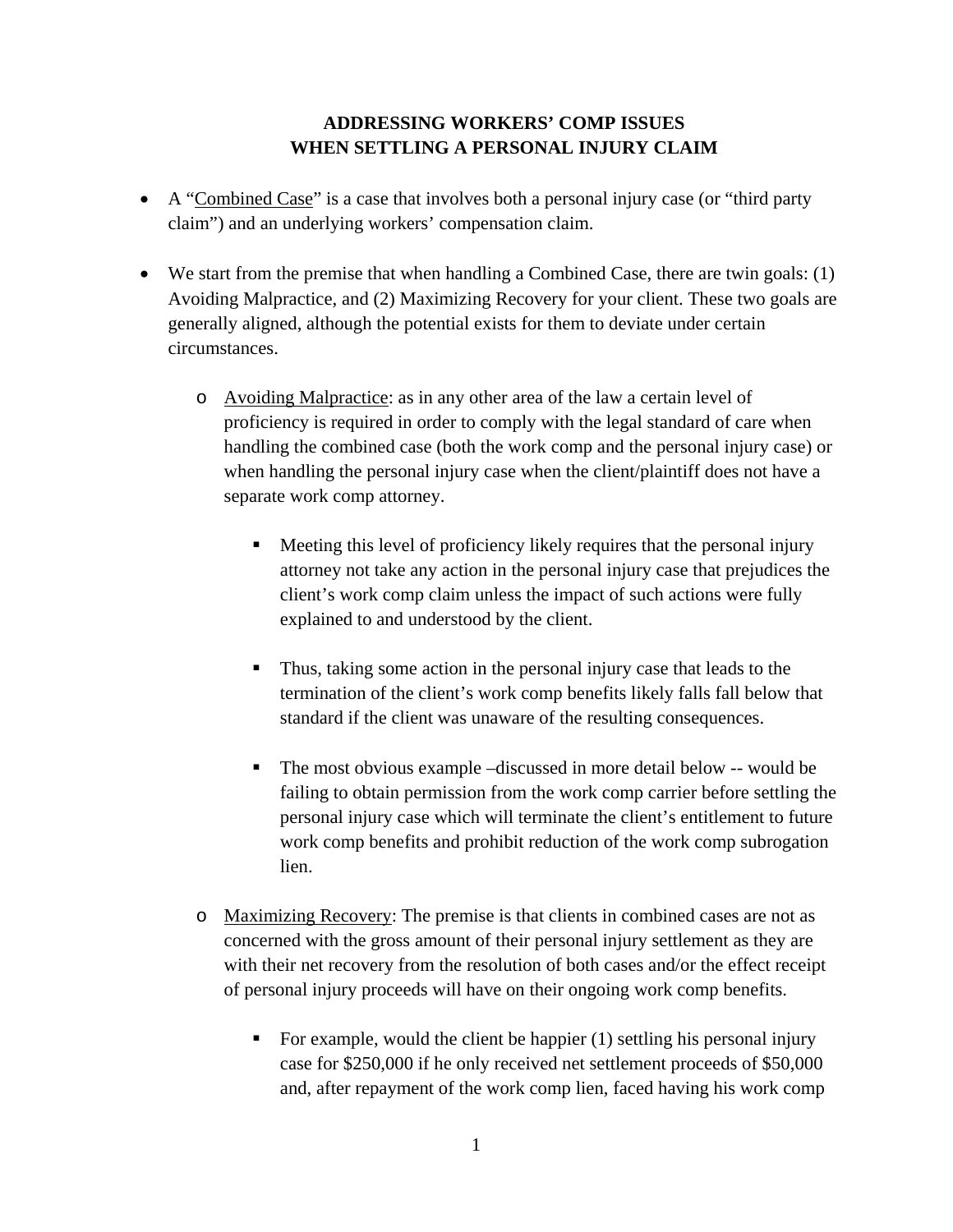benefits terminated and having to pay for his future medical treatment out of his own pocket, or (2) settling the personal injury case for \$175,000 with a partial or complete corresponding settlement of the work comp case that allowed him to reduce the amount of the work comp lien he had to repay and keep his future medical benefits open without application of a credit?

- Thus, maximizing recovery in combined cases requires consideration of how best to address the work comp lien and negotiate a recovery with the comp carrier that puts your client with the best possible net result.
- This is where the twin goals of maximizing recovery and avoiding malpractice have the potential to diverge. If the attorney handling the personal injury case is singularly focused on obtaining the highest possible result in the personal injury case or obtaining the largest fee to the detriment or exclusion of the effect that result will have on the work comp claim then the issue becomes whether the attorney exercised the required level of proficiency.
- Subrogation lien: The Virginia Workers' Compensation Act, Va. Code § 65.2-100 *et seq.* ("The Act") permits a work comp client to have only one complete recovery. *Noblin v. Randolph Corp.*, 180 Va. 345, 358-59, 23 S.E.2d 209, 214 (1942). As a result, the employer/comp carrier have a subrogation lien against the proceeds of the personal injury case for all benefits paid to the claimant in the past and all benefits owed in the future.
- Basis for the lien: Va. Code § 65.2-309.

## KEY POINTS:

- o The statute used to create an equitable subrogation "interest." After an unfavorable decision that denied a carrier repayment [*Yellow Freight Systems, Inc. v. Courtaulds Performance Films, Inc.,* 226 Va. 57, 580 S.E. 2d 812 (2003)], the statute was amended to specifically create a "lien" in 2004.
- $\circ$  Pursuant to the strict language of Va. Code § 65.2-309, the lien is created based upon the existence of "a claim against an employer ... for injury ... shall create a lien."
	- **"** "making a 'claim' for workers' compensation benefits" triggers the employer and comp carrier's subrogation rights under Va. Code § 65.2-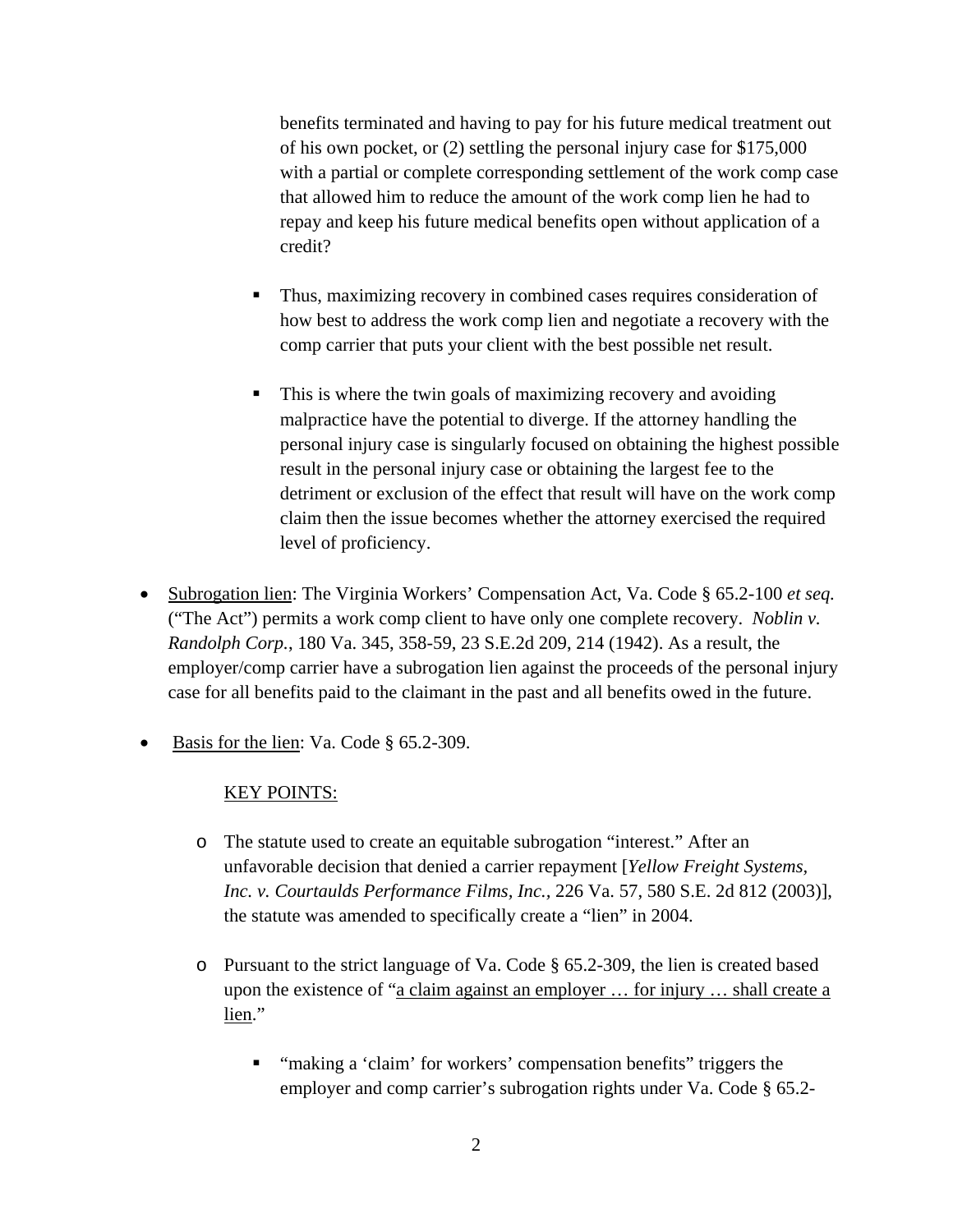309, and a specific compensation award from the Commission is not required. *Wood v. Caudle-Hyatt, Inc.*, 18 Va. App. 391, 444 S.E.2d 3 (1994).

- Does that require the claimant to file an actual claim with the Commission or does it also include the voluntary payment of benefits but a comp carrier after becoming aware of a claimed injury (a routine occurrence in comp claims)?
- While some believe that a claim must be filed to trigger those rights, *Wood* was decided under the former "subrogation interest" language of Va. Code § 65.2-309 before a specific lien was created by the current language.
- The safer bet is that the Commission and Court of Appeals would find that a subrogation lien is triggered by either an existing claim (or even the filing of a future claim), a claimant giving notice of a claim to his employer, the claimant's receipt of benefits, or the payment of medical expenses by the carrier to a medical provider on behalf of the claimant. *See Wood v. Caudle-Hyatt, Inc.*, 18 Va. App. at 397 (the claimant "necessarily prejudices his employer's subrogation rights and, thus, is barred from obtaining or continuing to receive benefits under a workers' compensation award when an employee settles a third-party tort claim without notice, **or without making a claim for workers' compensation benefits,** or without obtaining the consent of the employer).
	- This language suggests a duty to give notice and to file a claim for work comp benefits prior to settling the comp claim.
- o The comp carrier can enforce lien in its own name if claimant doesn't pursue a claim.
- o If the comp carrier pursues the case and recovers more than the lien, the remainder, goes to claimant less a share of attorney fees and costs.
- o If the comp carrier pursues the claim in its own name, it cannot settle the case without the permission of the claimant and the Commission.
	- BUT SEE *Williams v. Capital Hospice*, 15 WC UNP VA00000535239 (2015)(case attached).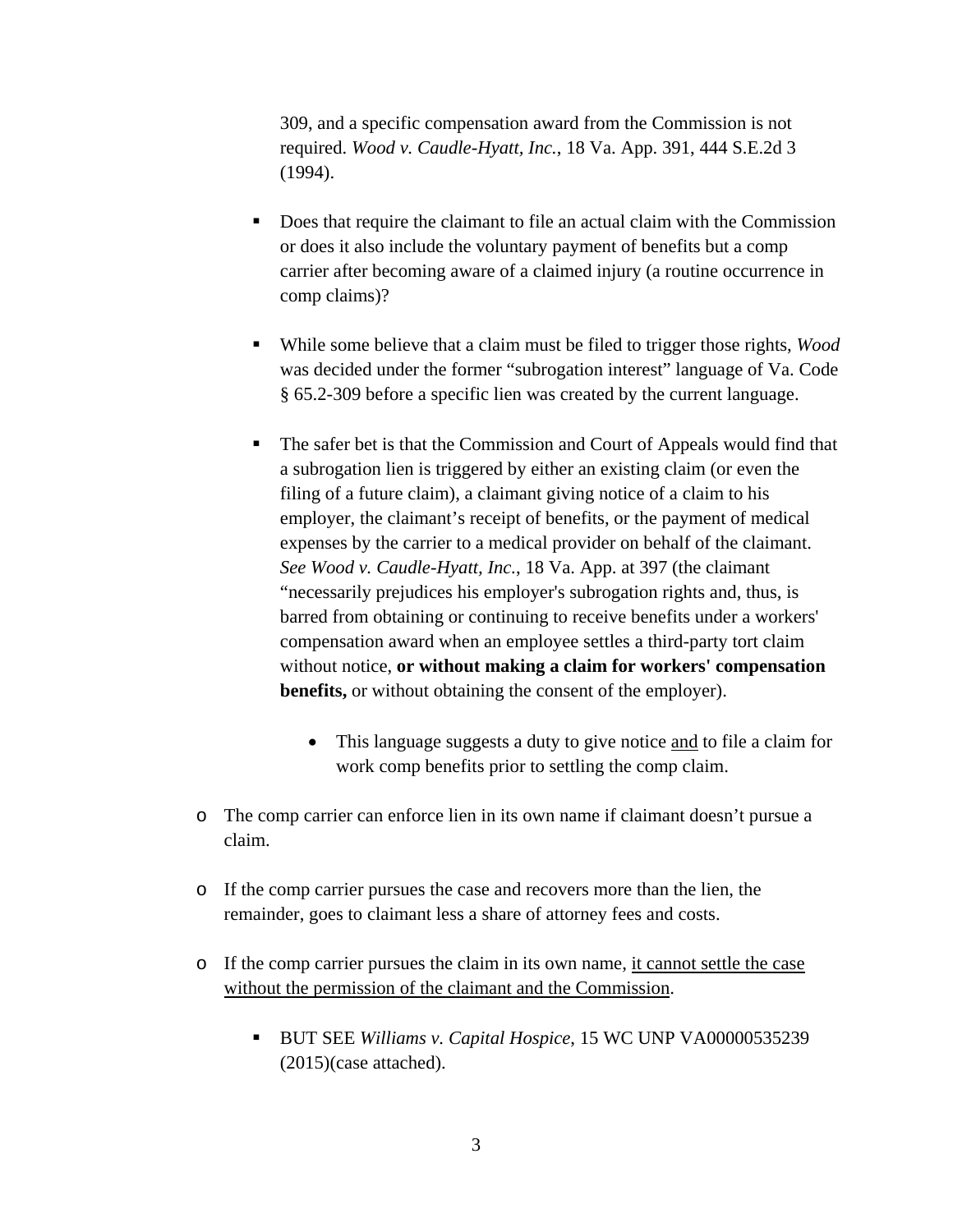- In this Full Commission decision, currently being appealed to the Court of Appeals, the plaintiff attorney pursued a personal injury case but failed to put the work comp carrier on notice of the 3rd party case
- The work comp pursued its own claim against the tortfeasor's liability carrier and arbitrated for the exact amount of the lien. The work comp carrier won and was paid off for its lien amount.
- The comp carrier never got permission from the Commission or the plaintiff as required under 65.2-309(C).
- The plaintiff then settled the remainder of his personal injury case with the liability carrier and then sought to be reimbursed for a share of the attorney's fees and costs under § 65.22-311.
- The Full Commission held that 65.2-309(C) didn't apply and no permission was necessary because the work comp carrier limited its recovery to the exact subrogation lien amount.
- The Full Commission thus recognized (created?) two separate subrogation lien recovery actions available to the comp carrier: (1) one for a full personal injury recovery where permission from the Commission and plaintiff are required, and (2) one limited to the lien amount where no permission is required.
- The Full Commission also held that because the comp carrier pursued and recovered its own lien without input or effort by the plaintiff's personal injury lawyer, no reduction for attorney's fees and costs under § 65.22-311 was owed.
- The Full Commission also held that the plaintiff does not have a superior right to pursue the personal injury action.
	- o Does this logic allow the comp carrier to hire a subrogation firm at 15% to race to the courthouse or file a claim first in every case and thus avoid thus cutting the lien by the standard 33.3% contingency rate charged by injury lawyers?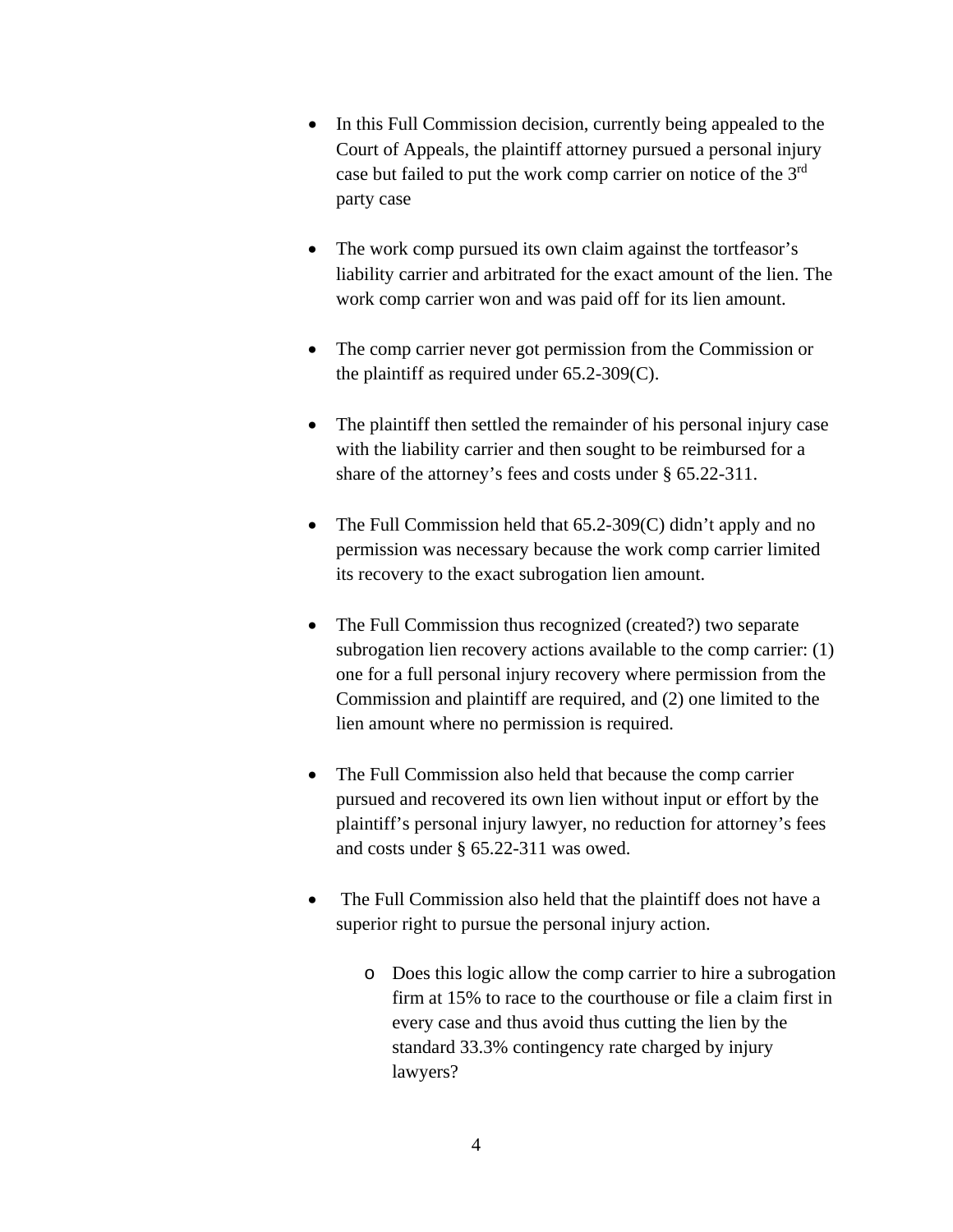- Lesson: Put the work comp carrier on notice immediately that you are pursuing the third party case.
- This case is presently on appeal to the Virginia Court of Appeals, and an *amicus curiae* is being filed in support by VTLA.
- o Similarly, if claimant pursues a personal injury case, permission must be obtained from the comp carrier to settle the case.
- o If the claimant fails to repay the work comp subrogation lien, the comp carrier can sue the claimant in a civil action to recover the amount owed on the lien and avoid paying its pro rata share of attorney's fees and costs. Va. Code § 65.2-311(B).
- Obtain Permission to Settle: The most singularly important step for avoiding malpractice in a Combined Case is to **ALWAYS SEEK PERMISSION** from the comp carrier to settle the personal injury case. The granting of permission by the comp carrier should be unambiguous and should be documented.
	- o "[T]he employee may not pursue his common law remedy in such a manner or settle his claim to the prejudice of the employer's subrogation right and thereafter continue to receive workers' compensation benefits." *Wood v. Caudle-Hyatt, Inc.*, 18 Va. App. 391, 397, 444 S.E.2d 3, 7 (1994) (emphasis added).
		- **The employee necessarily prejudices his employer's subrogation rights** and, thus, is barred from obtaining or continuing to receive benefits under a workers' compensation award when an employee settles a third-party tort claim . . . without obtaining the consent of the employer." *Id*. (emphasis added).
	- o If you think permission isn't required in your case or there is some exception that excuses the need for obtaining permission to settle the personal injury case, you are probably wrong, and thus not taking the necessary steps to avoid a malpractice claim. These are examples where personal injury attorneys sometimes believe permission is not required:
		- **Permission is not required because the personal injury settlement is larger** (or even MUCH larger) than the subrogation lien: Still get permission.
			- *Skelly v. Hertz Equipment Rental Corporation*, 35 Va. App. 689, 547 S.E.2d 551 (2001)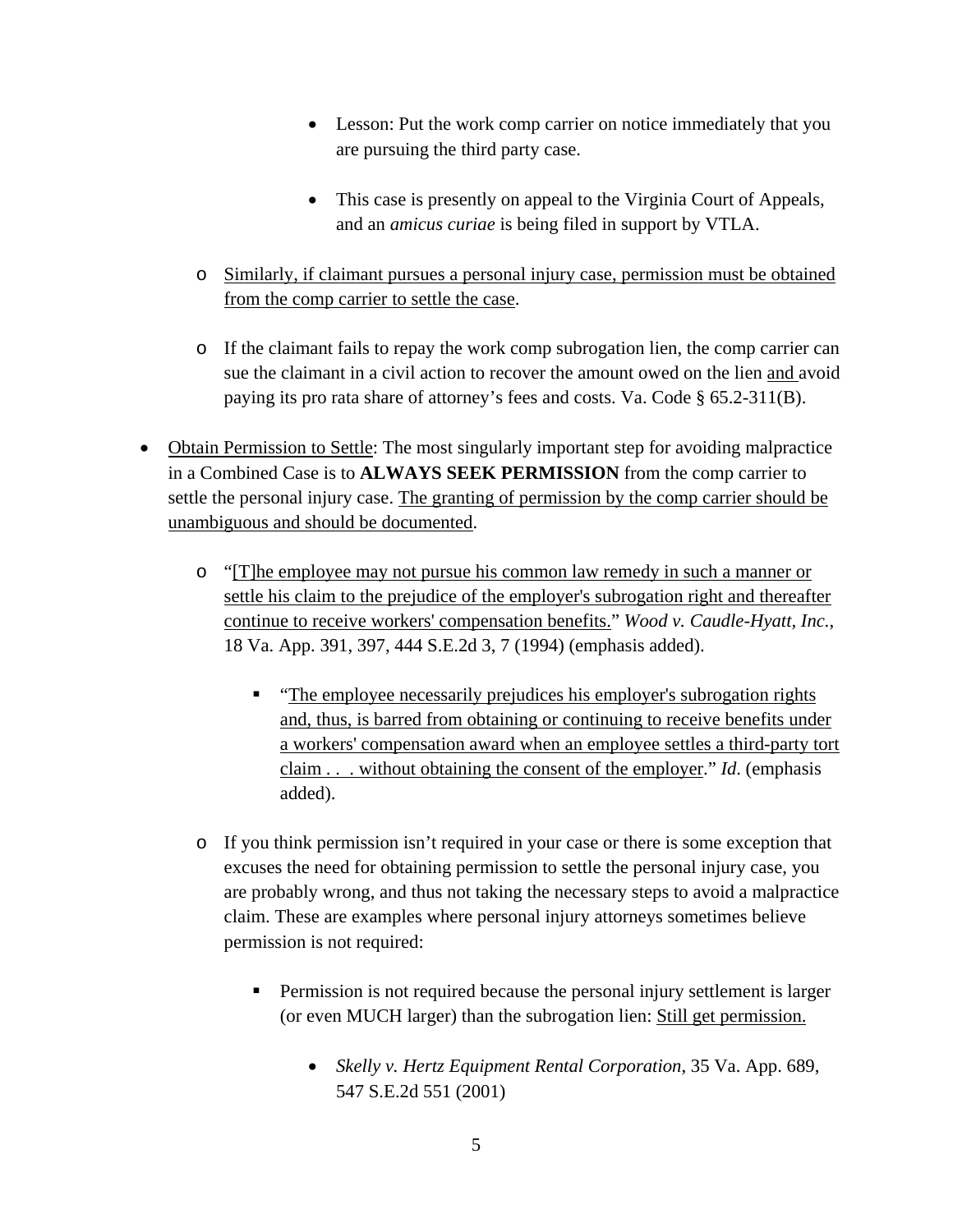- The comp carrier was sent a check for the full amount of their subrogation lien minus a reduction for fees and costs and then cashed that check. Still get permission.
	- *Alexandria Kitchen & Bath Studio v. Hare*, 97 Vap UNP 2259963 (1997)
- The comp carrier's attorney or adjuster advised that it shouldn't be a problem to get permission and it can be worked out: Still get permission.
	- *Skelly v. Hertz Equipment Rental Corporation*, 35 Va. App. 689, 547 S.E.2d 551 (2001)
- The liability carrier offered the policy limits and there were no other sources of coverage in the personal injury case: Still get permission.
	- The fact that "the full amount of insurance was allotted in the settlement is immaterial. . . . and the right of subrogation is not limited by the limit of a tort feasor's insurance policy." *Burrell v. Atlantic Coast Express*, 78 OIC 120, 78 Va. WC 120, 124 (1999)
	- *Cortes v. Star Valley Painting Contractors, Inc.*, 14 WC UNP VA 02000012553 (2014), *aff'd sub nom Cruz-Gonzalez v. Star Valley Painting Contractors, Inc.*, 15 Vap. UNP 00161152 (2015) (attached).
- The defendant had no assets and was judgment proof.
	- The "argument that employer was not prejudiced because [the tortfeasor] did not have any assets other than the liability insurance policy is without merit." *Alexandria Kitchen & Bath Studio v. Hare*, 97 Vap UNP 2259963 (1997)
- The client had a different work comp attorney who it was assumed would handle those details: Still get permission.
- The work comp case was already settled before the personal injury case: Still get permission.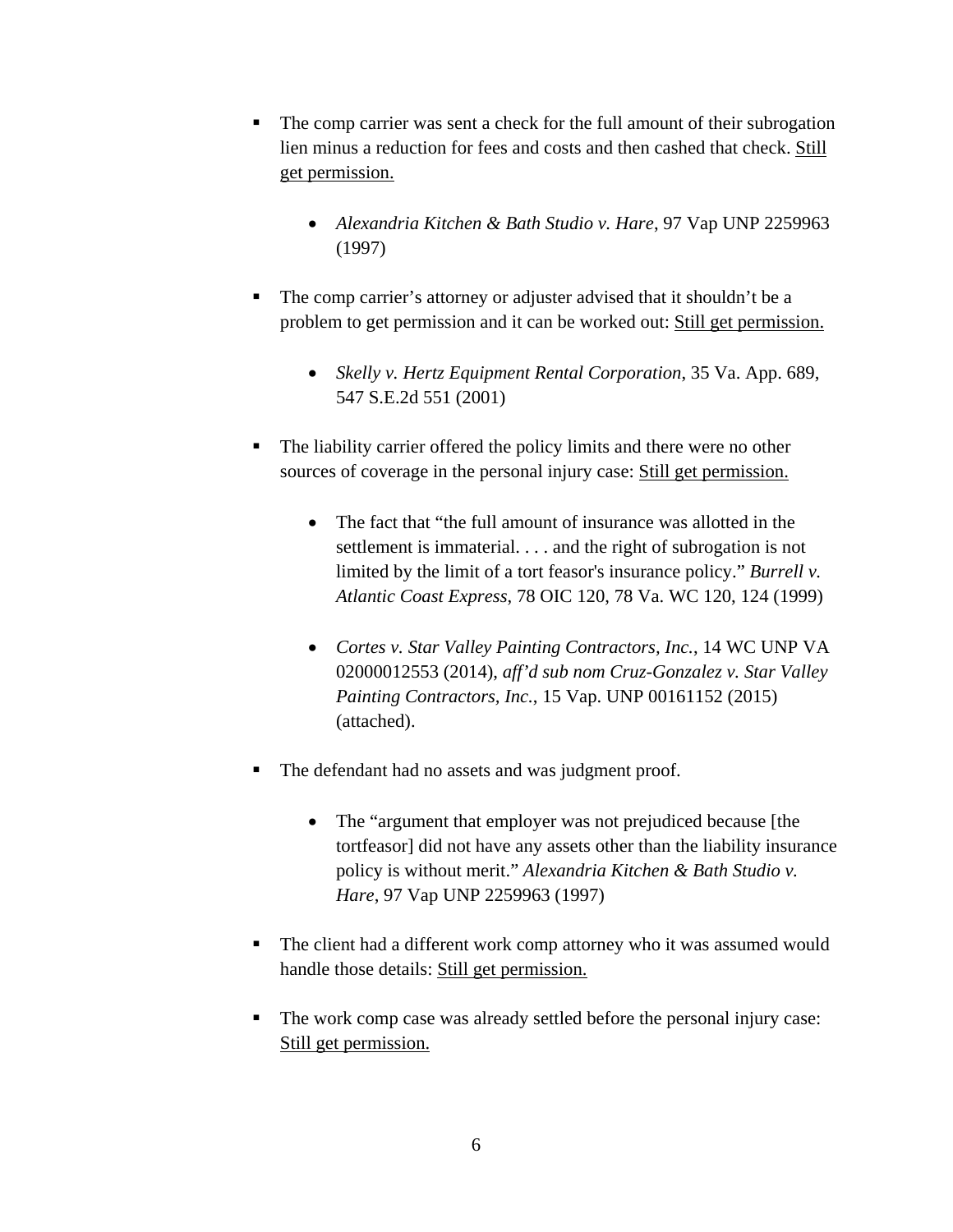- The work comp case was already settled before the personal injury case, with settlement terms that permitted the personal injury attorney to settle the case at his discretion and included specific subrogation lien repayment terms: MAYBE! You should be able to escape an argument that you prejudiced the work comp claim if raised by the comp carrier, but why not still get permission to be sure?
- The defendant was uninsured and all of the personal injury proceeds came from the claimant's own UM/UIM coverage: To be safe, still get permission.
	- Two cases hold that the work comp carrier is not prejudiced and thus permission is not required where the settlement is with a UM/UIM carrier against whom the work comp carrier has no subrogation rights under § 65.2-309.1 and where the settlement does not release the defendant individually.
		- o *Horne v. Superior Life Insurance Company*, 203 Va. 282 (1962); *Palovick v. Hague Towers Apartments*, 00 WC UNP 1885130 (2000).
		- o Because the purpose of UM/UIM is to prove the insured with additional coverage and not to insure the tortfeasor against liability and because a work comp carrier has no subrogation interests against the UM/UIM proceeds, a settlement with the UM/UIM carrier does not constitute a settlement with 'an other party" as referenced in § 65.2- 309.
		- o *Horne* also held that the work comp carrier is not prejudiced because the settlement with the UM/UIM carrier creates a competing subrogation right for the UM/UIM carrier because "the employer's right of subrogation against the negligent third party is superior to that of the insurer under the uninsured motorist law." *Horne*, 203 Va. at 287.
		- o BUYER BEWARE: Is *Horne* still good law? At the time both cases decided § 65.2-309 only created a subrogation "interest" (or "right of subrogation") whereas the statute was subsequently amended to create an actual lien.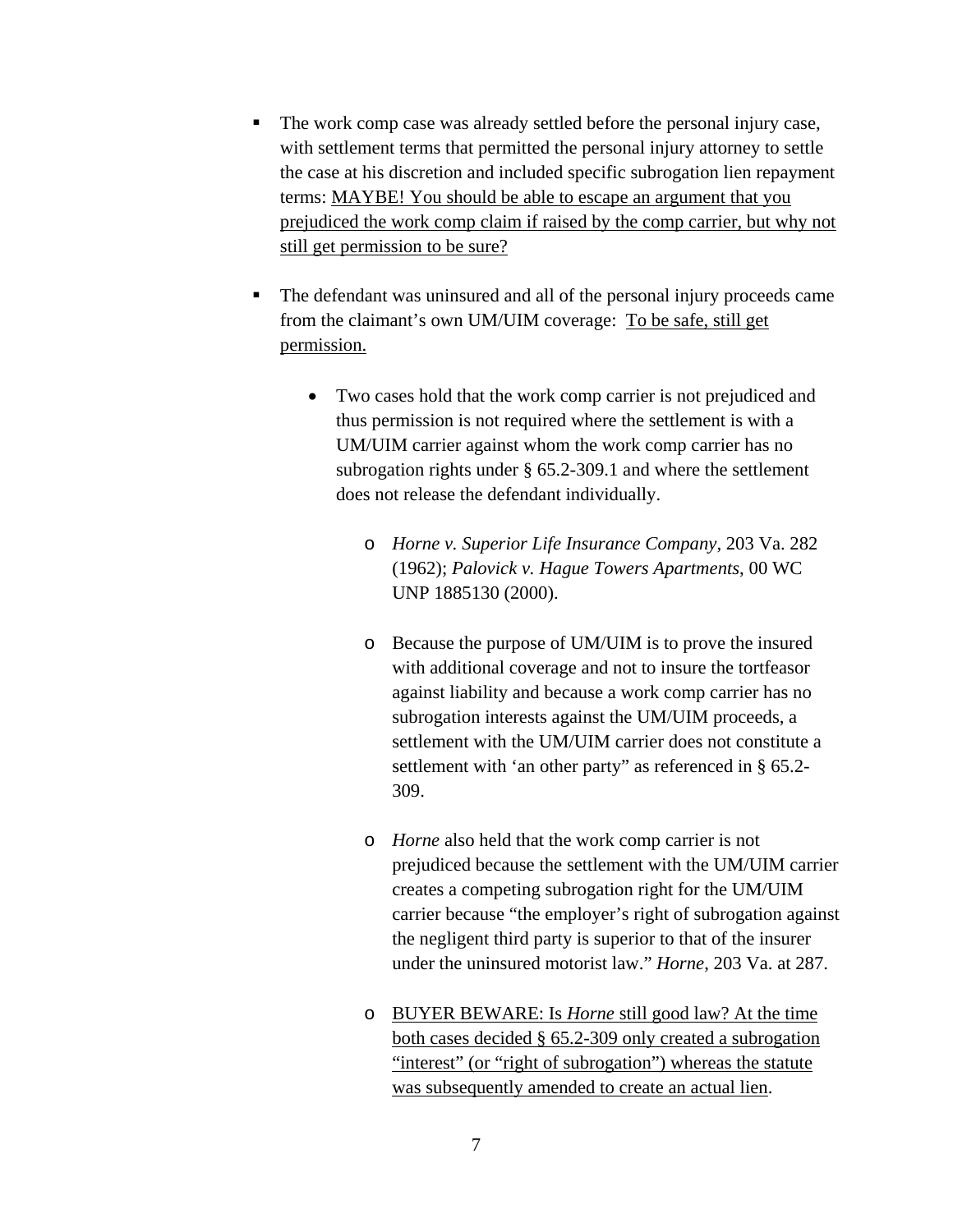- The comp carrier has a subrogation lien against any UM/UIM at issue that is "carried by or at the expense of the employer." § 65.2- 309.1, such that settlement with that carrier would prejudice the rights of the comp carrier.
- A settlement with a UM/UIM carrier that included a waiver of subrogation rights against the tortfeasor would likewise prejudice the rights of the comp carrier.
- An agreement reached at a mediation, a high-low agreement for trial or an agreement to arbitrate. Still get permission.
	- For mediations, give the comp carrier notice of the mediation, invite them to attend or be on standby to give permission to settle.
	- Otherwise make any agreements subject to the consent of the comp carrier.
	- A high-low agreement, even one capped at all available coverage prejudices the comp carrier's lien recovery rights and should thus be subject to the consent of the comp carrier.
	- Arguably an agreement to arbitrate a case also prejudices the comp carrier's rights
- A plaintiff suffers an injury that aggravates or worsens an injury that is subject to an existing or ongoing work comp claim for a prior injury. Still get permission.
	- WHY? Because the comp carrier is responsible for medical treatment and wage loss related to subsequent accidents that necessitate medical treatment or cause disability from work even if only caused in small part due to the underlying compensable work comp injury.
	- Thus, settling the subsequent personal injury case when the comp carrier is still paying wage loss benefits or medical treatment for the prior injuries prejudices their right of recovery. *Green v.*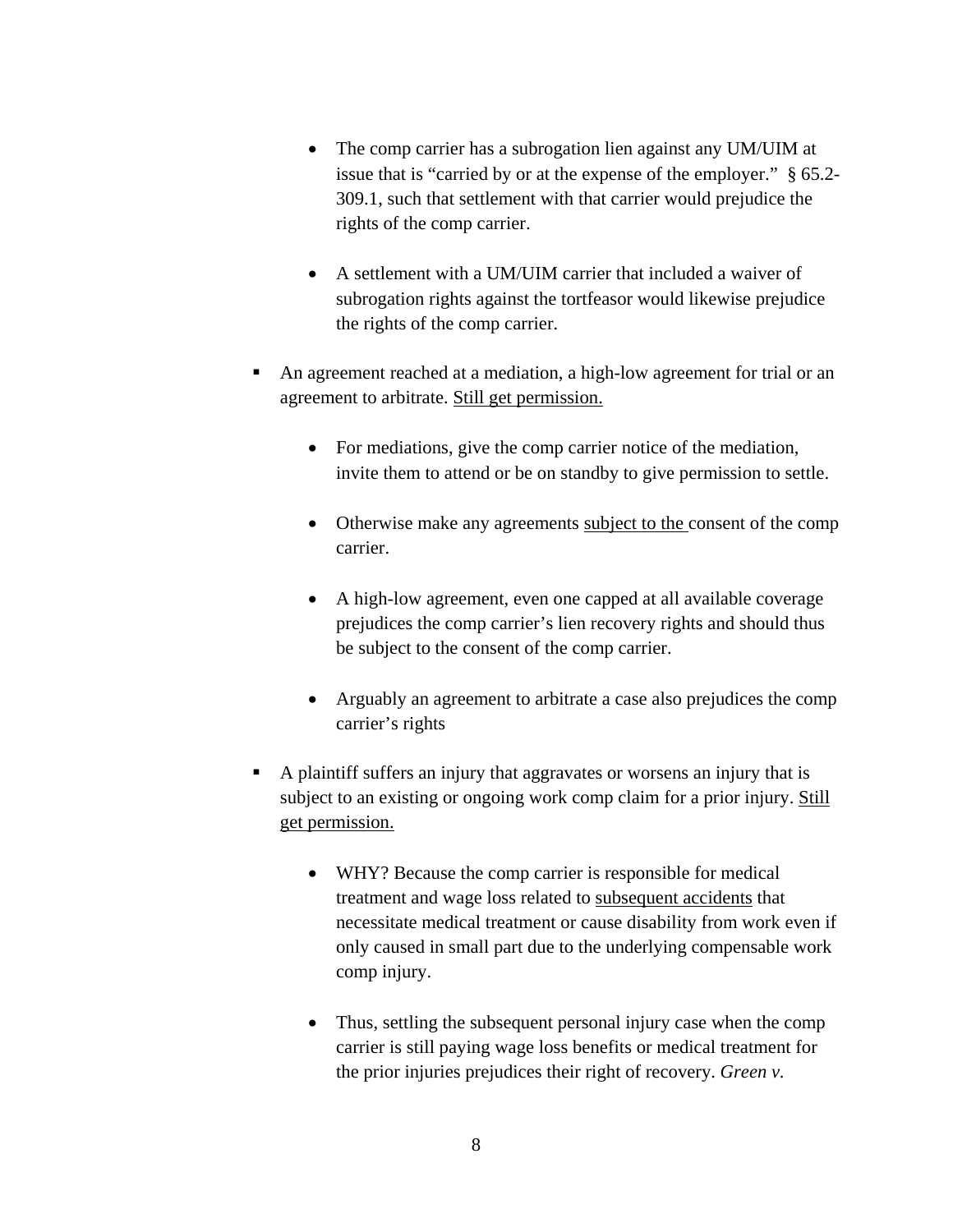*Warwick Plumbing & Heating*, 5 Va. App. 409, 364 S.E.2d 4 (1988).

- Two exceptions exist which limit the impact on the client's future work comp claim when consent to settle is not obtained from the comp carrier:
	- o If the injuries caused in the second accident were minor in nature resulting in fleeting symptoms that did not materially alter the symptoms attributable to the work comp accident. *City of Newport News v. Blankenship*, 10 Va. App. 704, 396 S.E.2d 145 (1990).
	- o If the second accident only resulted in aggravation to some of the injuries from the work comp claim, the prejudice to the comp carrier – and thus the bar against future compensation and medical expenses – is limited only to the overlapping injuries affected in the subsequent accident. *United Airlines v. Hayes, Inc.*, 58 Va. App. 220, 708 S.E.2d 418 (2011).
		- For example: work comp claim covered injuries to head, arm and back and subsequent accident settled without permission only resulted to injuries to back and arm, then prejudice limited to those body parts and comp claim for head injury survives.
- Various comp claim hassles: (1) the comp claim has been denied and/or is being litigated; (2) the comp carrier knows about or is aware of the proposed personal injury settlement and doesn't object; (3) the personal injury attorney can't figure out the identity of the comp carrier; (4) the employer won't cooperate with the personal injury case; or (5) the registered comp carrier denies it owes coverage to the employer. Still get permission.
	- Even though counsel for the comp carrier advised plaintiff's counsel that the proposed settlement offer was so much more than the potential subrogation lien that he did not see what reservations the comp carrier could have, he did not provide specific permission to settle the claim. The Commission and Court of Appeals held that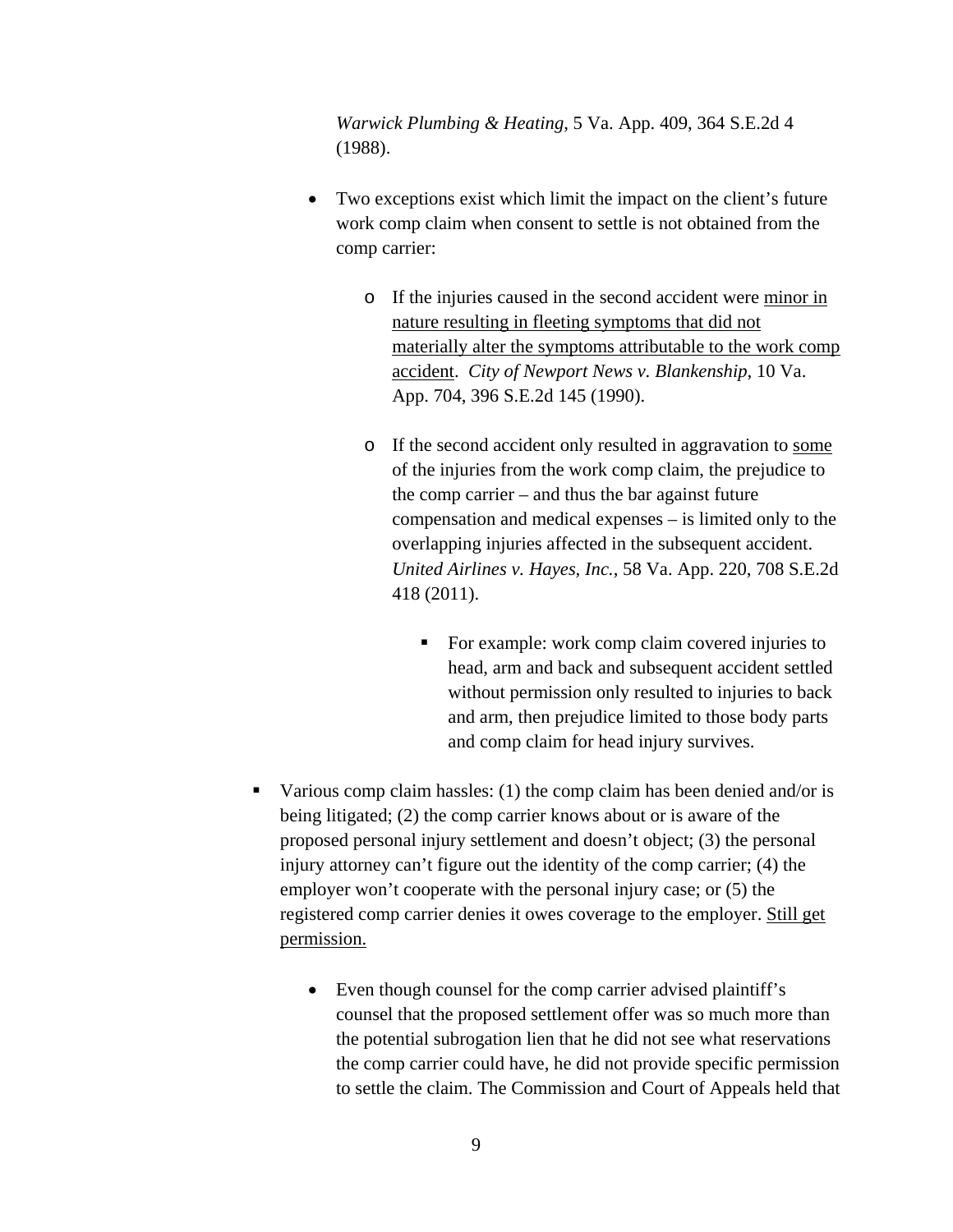exchange did not constitute actual or implied permission. *Skelly v. Hertz Equipment Rental Corporation*, 35 Va. App. 689, 547 S.E.2d 551 (2001).

- The comp carrier's "silence, however, does not amount to acceptance" after being informed of the terms of a potential or proposed settlement. *Cortes v. Star Valley Painting Contractors, Inc.*, 14 WC UNP VA 02000012553 (2014), *aff'd sub nom Cruz-Gonzalez v. Star Valley Painting Contractors, Inc.*, 15 Vap. UNP 00161152 (2015)(*citing Skelly*, *supra*.)
- Irrelevant that two comp carrier may be fighting as to who owes coverage on a claim or that the personal injury attorney can't identify the comp carrier. *Cortes*, *supra*.
- o Form of Permission: Although nothing specifically prohibits relying on verbal consent from the carrier to settle, it is recommended that permission be obtained in writing or, at a minimum, that the attorney confirm verbal consent to settle in a letter to the comp carrier.
- Penalty for Failing to Obtain Permission: Because the comp carrier has a subrogation lien for past payments and because the amount of the personal injury settlement affects future work comp payments, settling the personal injury case without the comp carrier's permission prejudices the rights of the comp carrier.
	- o The first penalty for failing to obtain permission from the comp carrier to settle the personal injury case is that the claimant/plaintiff forfeits the right to all future work comp benefits, including both indemnity benefits paid directly to the claimant and medical benefits paid to medical providers for treatment related to the injuries. *Wood v. Caudle-Hyatt, Inc.*, *supra*. *Also Safety Cleen Corp. v. Van Hoy*, 225 Va. 64, 300 S.E.2d 750 (1983).
		- The impact of this penalty on the claimant can vary depending on whether he is entitled to any additional weekly work comp payments, is still receiving medical treatment, or has any treatment projected in the future.
	- o The second penalty resulting from a failure to obtain permission to settle the personal injury case, is that the claimant forfeits the right to reimbursement of a pro rata share of attorney's fees and costs under Va. Code § 65.2-311. *Skelly v. Hertz Equipment Rental Corporation*, 35 Va. App. 689, 547 S.E.2d 551 (2001).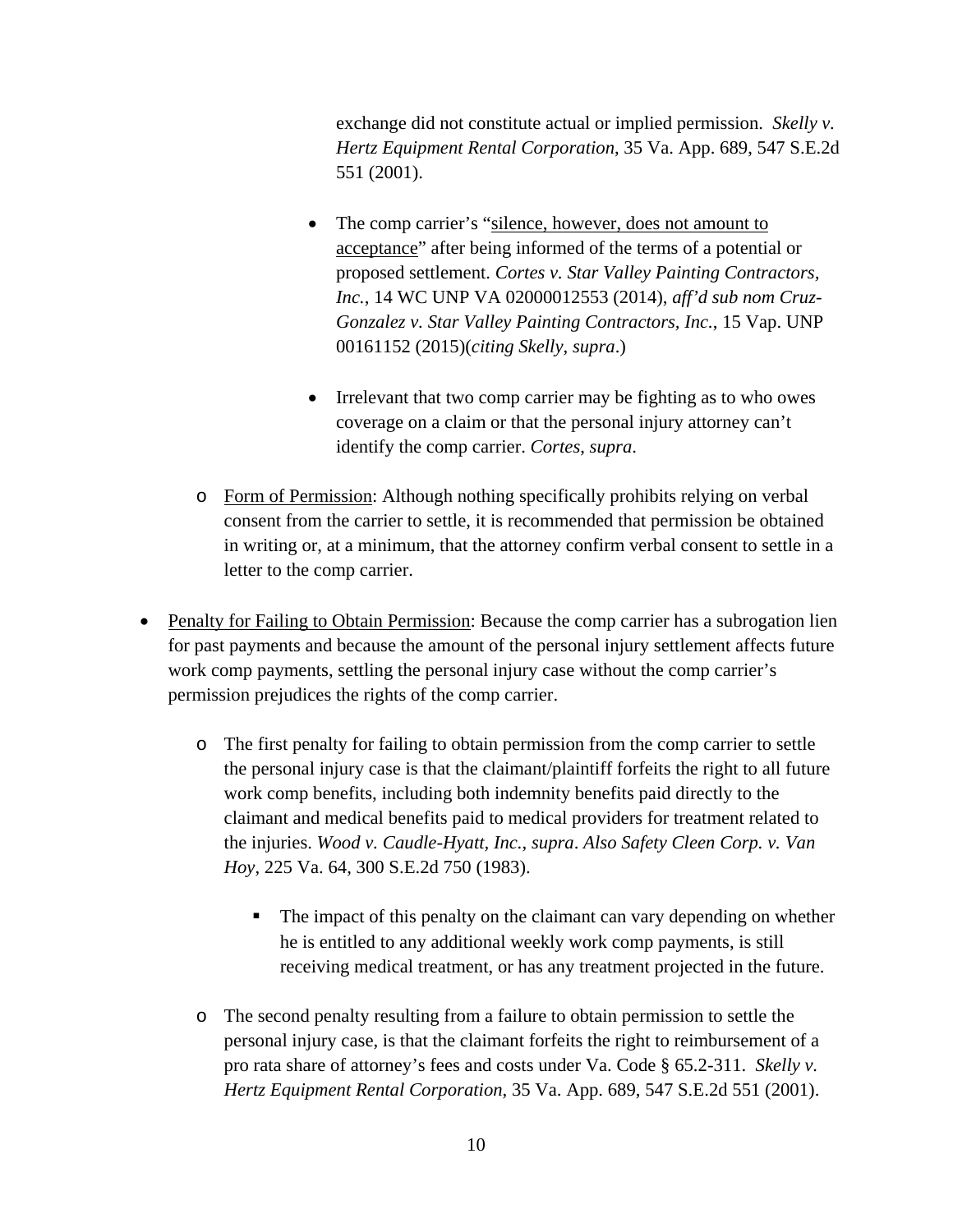- Although disputed, the facts as accepted by the Court of Appeals in *Skelly* were that a wrongful death case for a decedent who died while at work was settled not only without obtaining the permission of the comp carrier but after a letter from the comp carrier's attorney stating that the plaintiff's attorney was "not authorized to negotiate or settle the claim against third parties." *Id.*
- As a result, the comp carrier was deprived "of the opportunity to protect or assert its subrogation rights against the third-party tort-feasor." *Id*.
- Even though the settlement was for more than the comp carrier's maximum liability in the comp claim, the comp carrier retained an interest in the third party case because the amount of the settlement affected the carrier's *pro rata* share of attorney fees and costs. *Id*. Thus, settling the case without the consent of the comp carrier "foreclosed the possibility that [the comp carrier] could lessen its obligation by negotiating a higher settlement." *Id*.
- The result was that the claimant's right to compensation in the form of reimbursement of attorney's fees and costs was barred. *Id*.
- Comp Carrier's Refusal to Consent: For decades, there was no specific remedy in instances where, because of strategic reasons or spite, the comp carrier refused to engage with the plaintiff's attorney or provide consent to settle the personal injury case.
	- o This changed with the passage of Va. Code § 8.01-424.1, which allows the plaintiff to petition the Circuit Court for approval of a settlement offer that is fair and just to the parties where the comp carrier fails to consent to a settlement offer that is acceptable to the claimant.
	- o Plaintiff's counsel must follow the steps laid out therein including giving notice to the comp carrier.
	- o Of note, the statute specifically prohibits the Circuit Court from reducing or compromising the subrogation lien.
- Calculating the Lien Repayment: Pursuant to Va. Code § 65.2-310, the comp carrier has a subrogation lien for compensation, medical expenses and funeral expenses paid to or on behalf of the claimant. Under Va. Code § 65.2-311 requires that reasonable attorney's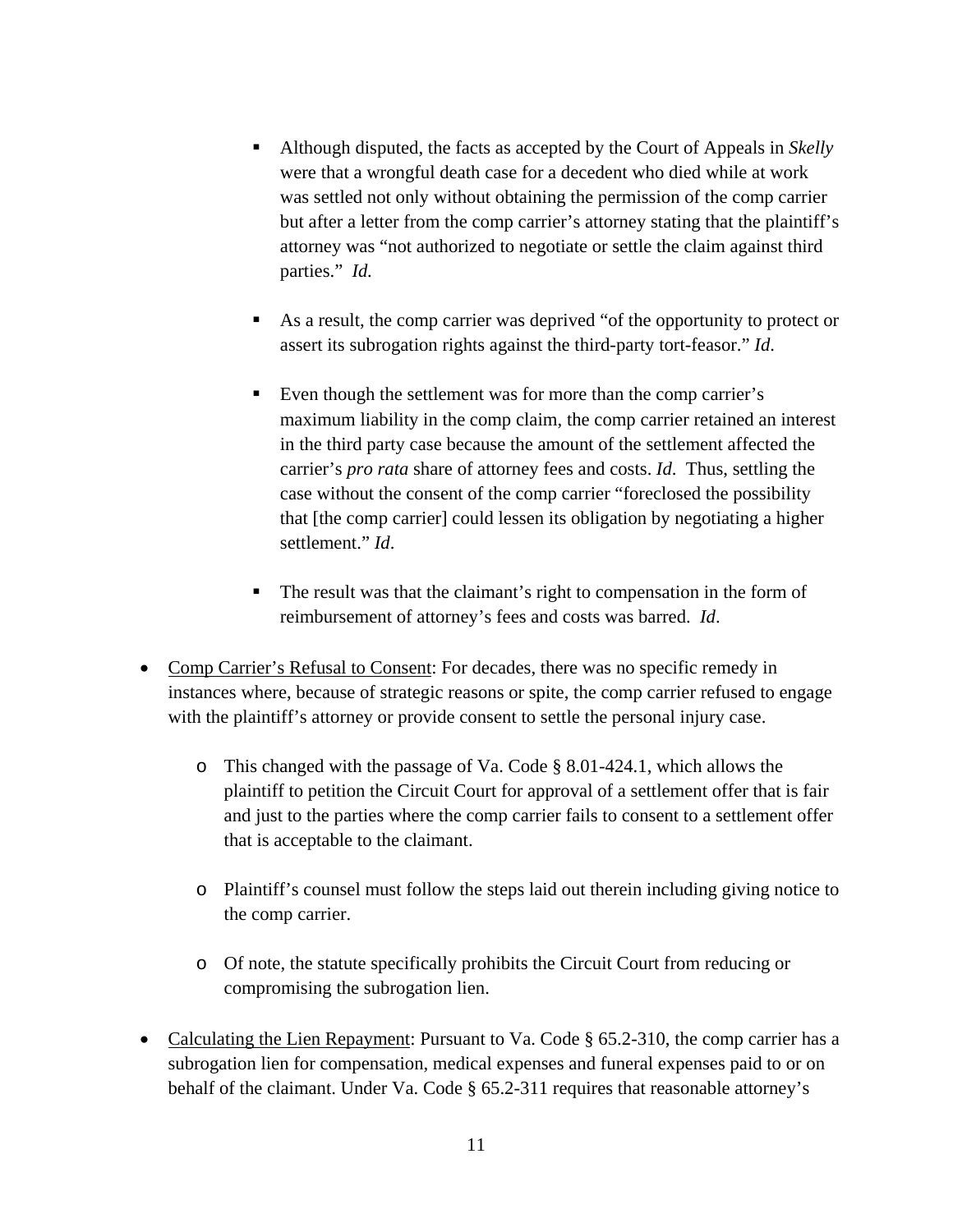fees and costs "shall" be apportioned pro rata between the comp carrier and the plaintiff. So what does that mean? *See* Appendix: Sample Calculation Of Work Comp Lien And Credit.

- o Step 1: confirm the amount of the claimed subrogation lien is correct. Many times, the personal injury attorney will receive a letter from the comp carrier or a third party subrogation entity hired by the comp carrier giving a total of the lien or else breaking it down between "medical" and "indemnity" benefits paid to the claimant. Many times the comp carrier will include items in these liens that cannot properly be recovered under to Va. Code §§ 65.2-309 & 310. Suggestions for clarifying the lien amount:
	- Request an itemized lien: This can serve dual purposes. One, it allows you to insure that everything included by the comp carrier in the lien can be recovered, and two, it allows you to make sure you aren't missing any bills in the special damages you are claiming in the personal injury case.
	- Because subrogation liens are, as cited above, limited to compensation paid to the claimant, medical expenses, and funeral expenses, the following items – all of which comp carriers have attempted to include in subrogation liens in prior instances -- cannot be included in a subrogation lien and can thus be removed from the gross lien amount: nurse case manager charges, case management services, IME expenses, vocational rehabilitation charges, attorney's fees, cost containment, record reviews, copying charges, and private investigators. *See Washington v. Miller & Rhoads*, 68 O.I.C. 250 (1989); *Lockwood v. Automatic Control of Tidewater*, 63 O.I.C. 219 (1984).
- o The next step is to calculate the pro rata share of attorney's fees and costs (or "offset ratio" or "recovery ratio") to determine the percentage the comp lien can be reduced. The easiest method of performing this calculation is to add the amount of the attorney's fee and the costs and divide that total by the amount of the gross third party settlement to produce the percentage by which the gross work comp subrogation lien can be reduced. To perform that calculation, multiply the gross subrogation lien by the percentage and subtract that amount from the gross subrogation lien.
	- **Example:** \$150,000 settlement, \$50,000 fee, \$2,500 costs, \$75,000 gross comp lien:  $[$50,000 + $2,500] \div $150,000 = .35$  (or 35%). Then, \$75,000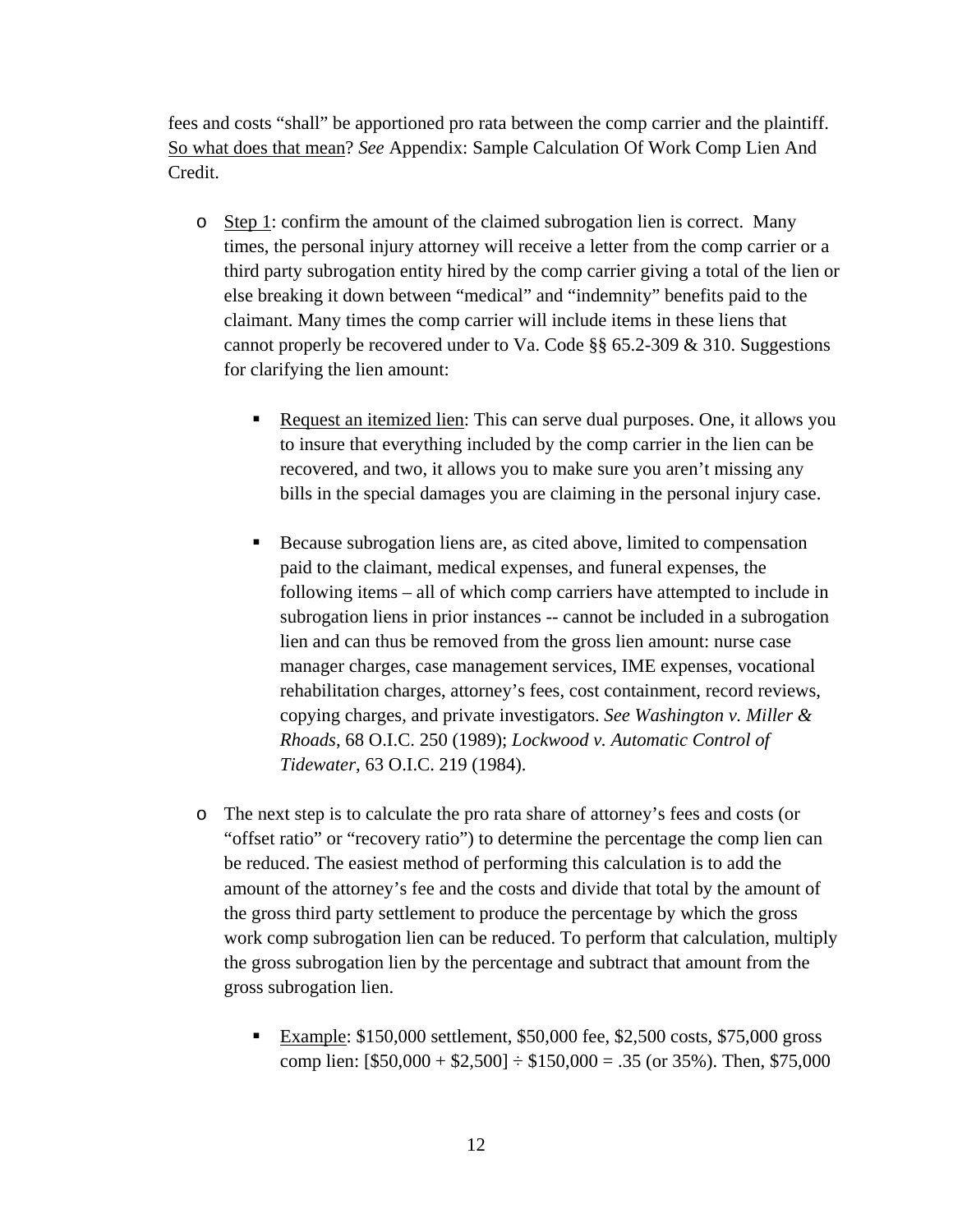comp lien x  $35\% = $26,250$  reduction. \$75,000 gross comp lien - \$26,250 reduction = \$48,750 net comp lien repayment amount.

- o The subrogation lien attaches to payments received in the personal injury case from all defendants, liability policies or UM/UIM policies on vehicles owned or insured by the client's employer. Any payments made pursuant to settlements or verdicts that are made from UM/UIM policies paid for wholly by the client or by any other family members are exempt from the subrogation lien. Va. Code § 38.2- 2206(I), § 65.2-309.1.
	- In cases where payments are received from a combination of liability policies, UM/UIM on the employer's vehicle and UM/UIM on the client's personal vehicle it is recommended that the attorney prepare two separate Disbursement Statements, one for those funds that are subject to the subrogation lien and one for those funds that are not subject to the lien.
- o BE AWARE if the UM/UIM is from a self-insured employer: any workers compensation benefits received by the plaintiff is set off against the UM/UIM owed by the self-insured employer pursuant to any judgment for damages for the personal injuries. Va. Code § 38.2-2206(I)
	- Thus, the employer gets to deduct any workers compensation benefits paid to the plaintiff from the amount it owes under the UM/UIM provisions. Dale *v. City of Newport News*, 243 Va. 48, 51-52 (1992).
	- This provision only applies when the employer is self-insured for UM/UIM. *William v. City of Newport* News, 240 Va. 245 (1990)("[t]he term 'self-insured employer in § 38.2-2206(I) references only employers who self-insure their motor vehicle liability insurance, not their workers' compensation insurance.")
- o There are no additional legal rights or remedies that allow the plaintiff to avoid, void or reduce the comp carrier's subrogation lien.
	- This can result in a hardship in cases where there are minimum coverage limits and the comp subrogation lien exceeds either the gross personal injury recovery or the net recovery after attorney's fees and costs. In these situations there is no legal authority to require the comp carrier to reduce its lien even where the client will receive nothing or minimal proceeds from the personal injury case.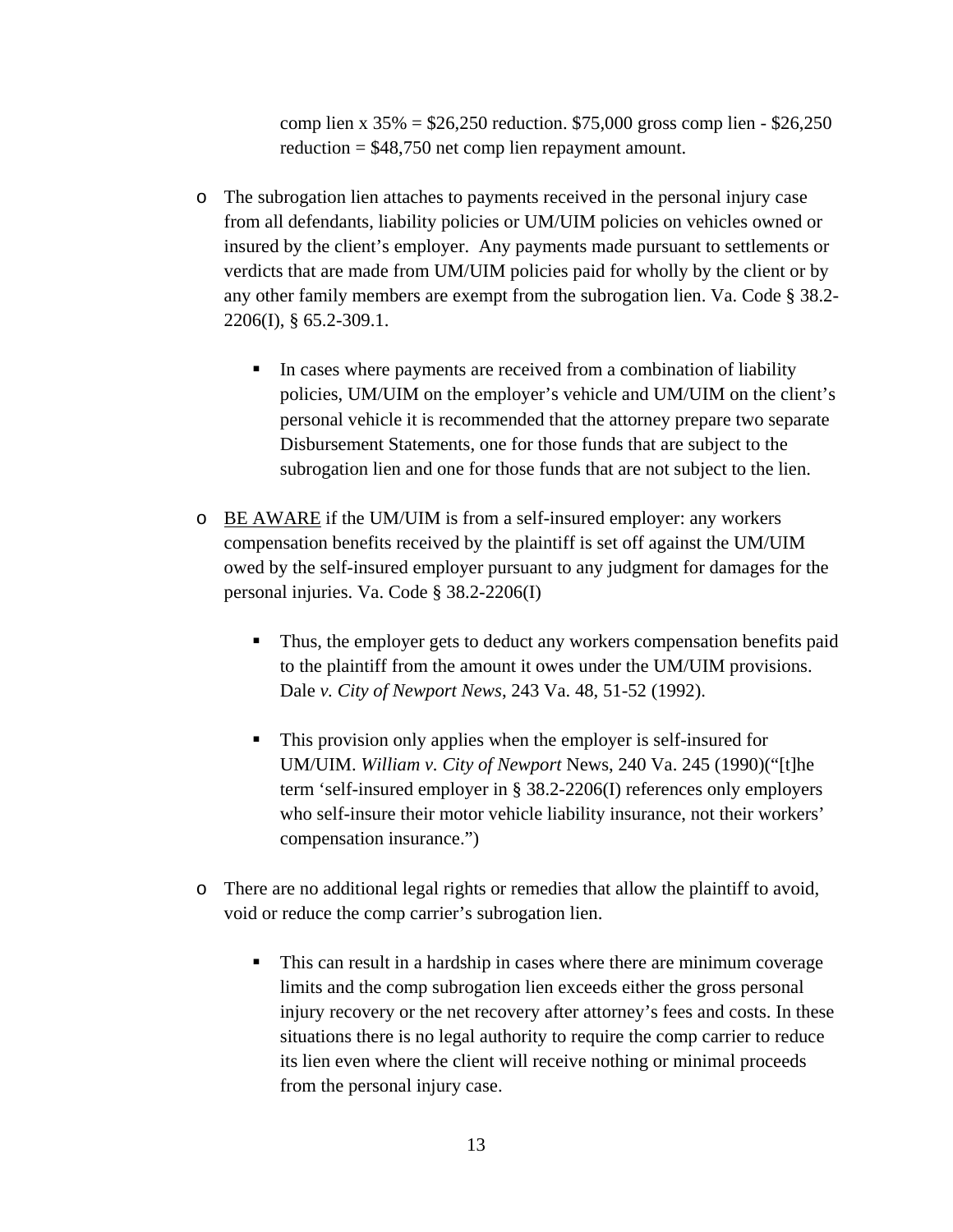- In a wrongful death case, you cannot avoid the subrogation lien by directing all of the personal injury proceeds to a beneficiary who didn't qualify for benefits in the comp claim or by having a statutory beneficiary who received death benefits in the work comp claim renounce their right to share of the wrongful death recovery. *Liberty Mutual Insurance Co v. Fisher*, 263 Va. 78, 557, S.E. 2d 209 (2002).
- o The comp carrier can file a petition to have the Circuit Court determine the lien and the pro rata share under Va. Code § 65.2-310. Many comp carriers will agree not to file the petition if you agree to recognize and protect their lien. That may require some horse-trading over items contained in the itemized lien.
- Reducing Your Fee: Many attorneys have suggested that to get around the effect of the comp lien on their client's net recovery they can reduce or even split their fee with their client, especially in circumstances where the comp lien either exceeds the personal injury recovery or else results in a minimal recovery to the client. Pursuing this strategy is strongly discouraged!
	- o The repayment amount of the lien is based not on the amount of fee the lawyer can claim under the terms of the retainer BUT the amount of the fee actually taken from the settlement proceeds. Va. Code § 65.2-311 requires the reasonable expenses and reasonable attorney's fees of such claimant" to be apportioned on a pro rata basis.
	- o Thus, reducing the attorney's fee in the personal injury case reduces the comp carrier's pro rata share of fees and costs, thereby requiring more of the settlement to be paid to the comp carrier. In other words, in circumstances where the work comp lien exceeds the personal injury recovery, the entire amount of any reduction in the attorney's fee would be required to be paid to the comp carrier in satisfaction of the lien.
	- o Failure to recalculate the lien after reducing the attorney's fee in the personal injury case fee has the potential for significant adverse consequences by increasing the amount owed to the comp carrier for the past subrogation lien and reducing the payments owed to the claimant under the offset ratio.
		- The comp carrier could easily learn of the fee reduction by propounding discovery requiring production of the Disbursement Statement from the personal injury case in order to calculate the Third Party Order, the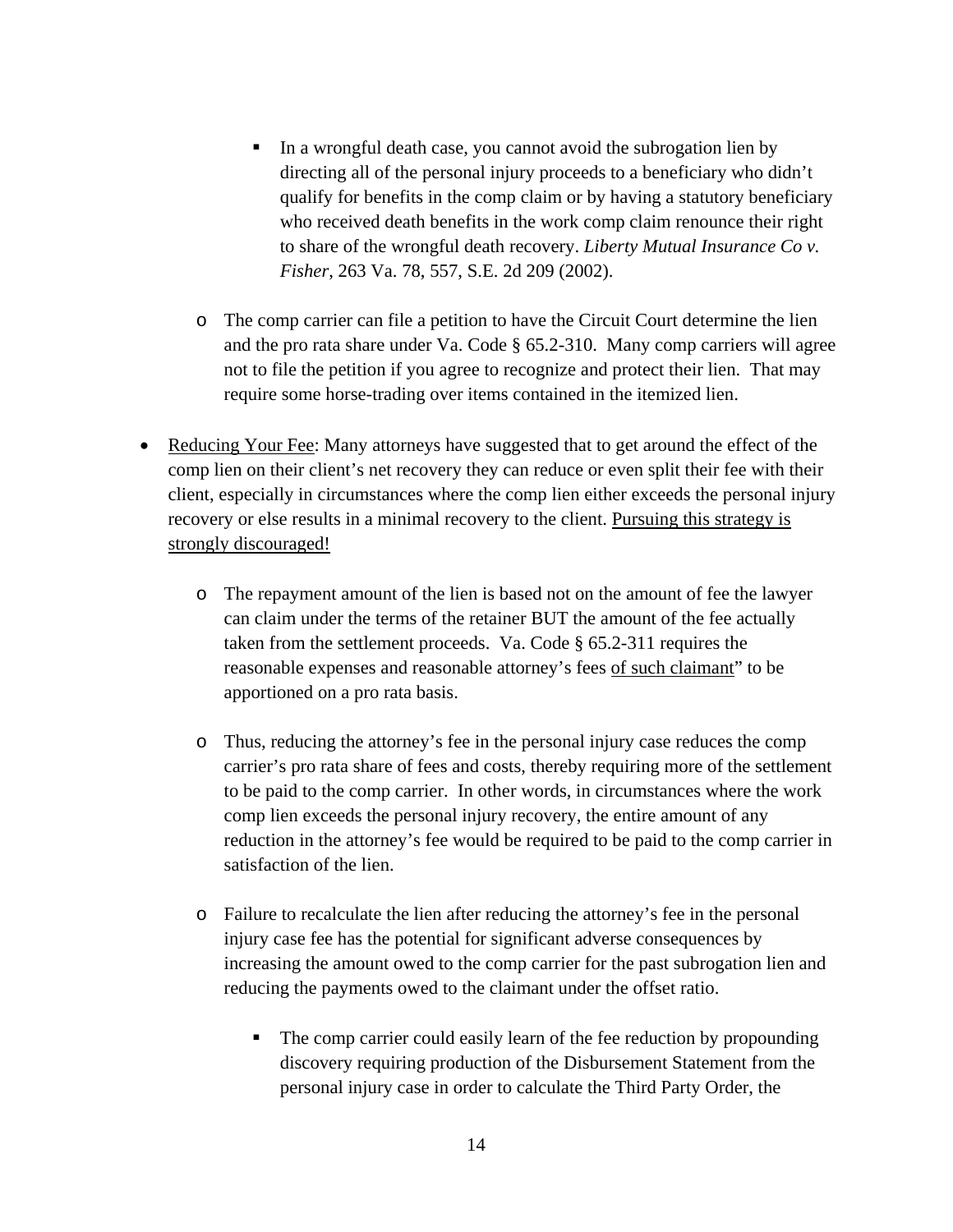amount of the credit and the offset ratio. *See Benson v. Abbit Management, Inc.*, VWC File No. 192-08-58 (Aug. 2, 2006) (holding that the comp carrier is entitled a breakdown of the disbursements from the personal injury settlement to calculate its responsibility for payments under the offset ratio),

- Upon discovering the amount of the attorney's fee, the comp carrier could file a claim for fraud under Va. Code § 65.2-712 or a claim seeking reimbursement for the entire pro rata share of attorney's fees and costs under of Va. Code § 65.2-311(B) which states that the comp carrier is not required to pay a pro rata share of attorney's fees and costs if required to institute an action against "any party to recover some or all of its lien . . .."
- $\circ$  A Gift?: On the other hand, no known legal authority prevents a caring and compassionate attorney who believes his client was poorly served by the workers comp and civil justice system from making a financial gift to a client in an amount of the attorney's choosing.
	- The personal injury attorney would bear the tax consequences for a gift unlike a reduced attorney's fee where taxes are only owed on the amount actually paid into the attorney's operating account as a fee.
	- While not legally tested, it is recommended that any attorney pursuing this course pay the full attorney's fee used as the basis for calculating the net subrogation lien Va. Code § 65.2-311 from the attorney's escrow account into the operating account, that any Disbursement Statement make clear that the full attorney's fee was collected, and that any transmittal documentation to the client clearly state that the payment represents a gift unrelated to the proceeds or attorney's fee associated with the personal injury claim.
- Impact Of Settlement On Future Work Comp Benefits: Under the terms of Va. Code § 65.2-313, any time the gross settlement amount in a personal injury claim exceeds the total past work comp subrogation lien, the comp carrier is entitled to a credit – or offset – for the amount of that difference.
	- o Calculation of Credit: Gross personal injury settlement minus total work comp lien = comp carrier's credit.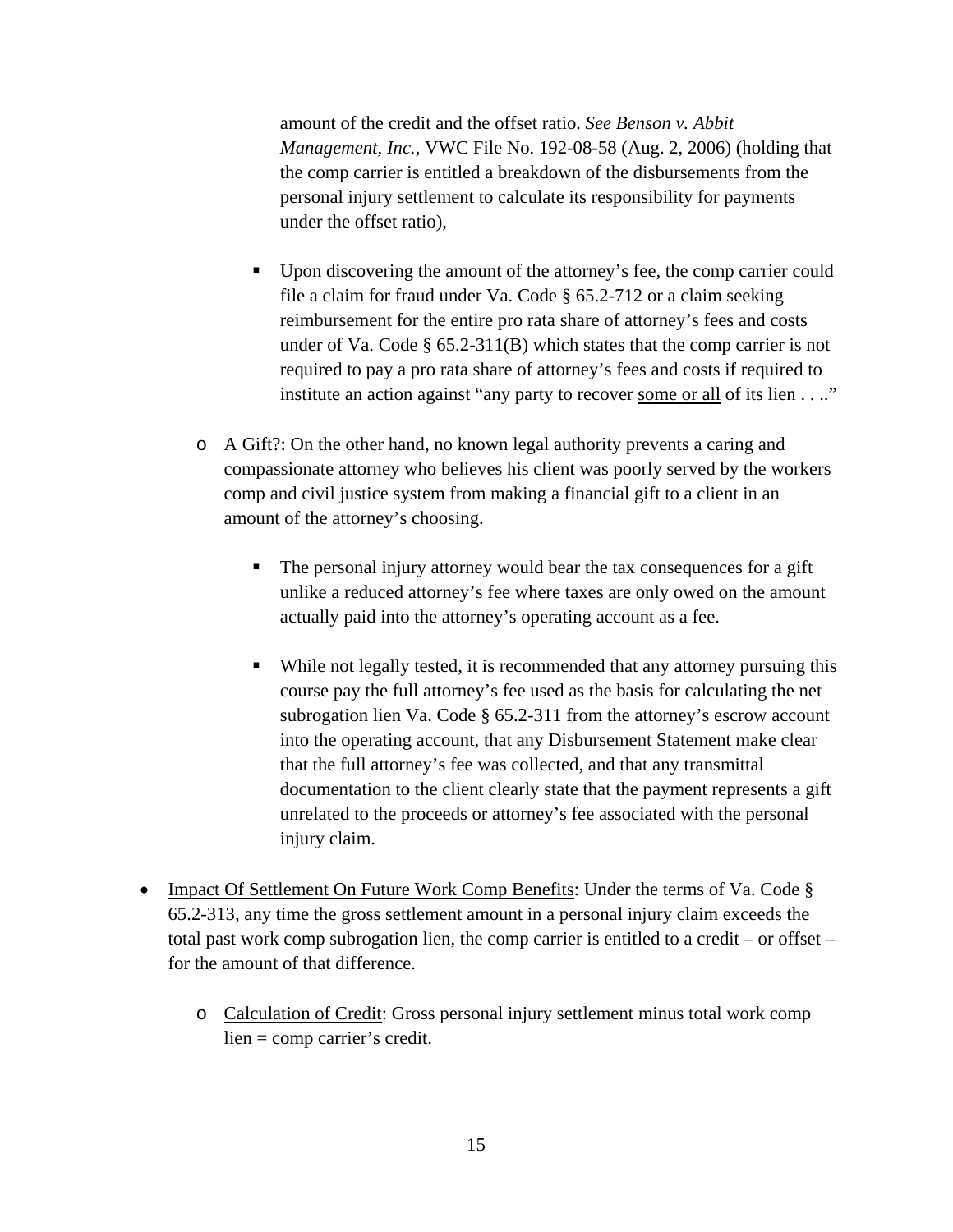- Of note: the credit is difference is between the past work comp subrogation lien and the gross personal injury settlement not the client's net recovery.
- Prior Example: \$150,000 settlement, \$50,000 fee, \$2,500 costs, \$75,000 gross comp lien: \$150,000 settlement - \$75,000 comp lien = \$75,000 credit or offset.
- If you successfully negotiate a reduction in the past work comp lien, the credit then becomes based on the reduced amount accepted by the comp carrier rather than the amount of the original gross work comp subrogation lien. Thus, when the comp carrier voluntarily reduced their lien, the effect is to increase the credit they are due against future work comp benefits. *McKnight v. Work Environment Associates*, 43 Va. App. 189, 596 S.E.2d 573 (2004); *Toney v. Hertless Brothers Roofing, Inc.*, 09 WC UNP 2286010 (2009).
- o Offset Ratio: Because the comp carrier also remains liable for a pro rata share of attorney's fees and costs for the amount of the future work comp benefits that are being offset, the comp carrier must reimburse or pay to the client "a percentage of each further entitlement as it is submitted equal to the ratio the total attorney's fees and costs bear to the total third party recovery until such time as the accrued post-recovery entitlement equals the sum which is the difference between the gross recovery and the employer's compensation lien." Va. Code § 65.2-313.
	- In English, please!:
		- The comp carrier gets to terminate all weekly work comp payments to the claimant and payment for all accident related medical expenses until those payments equal the difference between the gross personal injury recovery and the total subrogation lien.
		- That same percentage used to reduce the past subrogation lien now becomes the "offset ratio." (35% in our example).
		- The full amount of every weekly work comp check owed to the claimant and every accident related medical expense count against the credit (or offset) on a dollar for dollar basis. *Lee v. Allstate Insurance Co.*, JCN 2333734 (Oct. 24, 2012).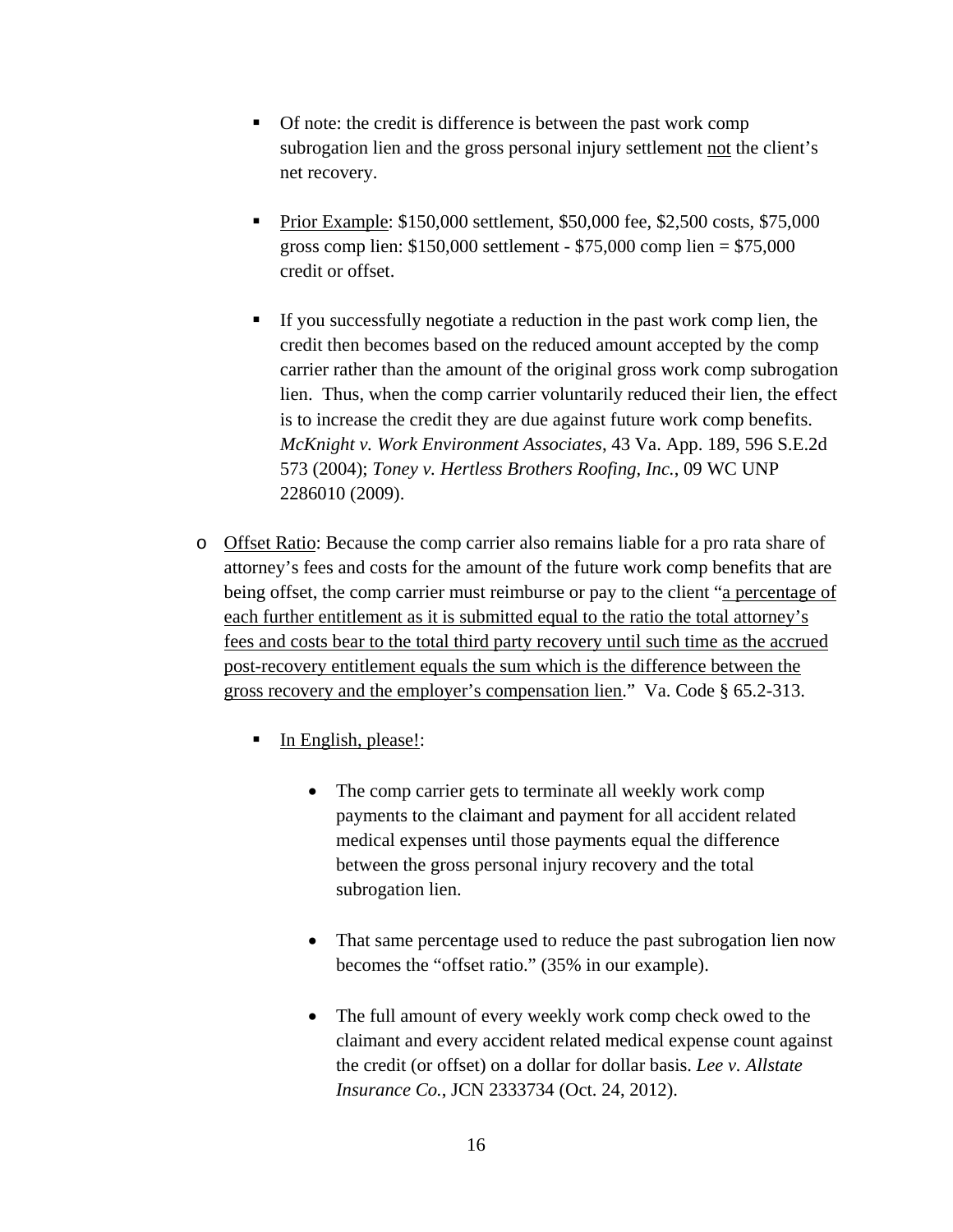- However, the comp carrier must pay the claimant the "offset ratio" for each weekly work comp check and every incurred medical expense that was owed "but for" the credit.
- Prior example: Comp carrier's credit is \$75,000, offset ratio of attorney's fees and costs is 35%. If claimant owed weekly compensation checks of \$600 prior to the settlement, each week the credit is reduced by \$600, and each week the comp carrier owes the claimant \$210 (\$600 x 35%). If the claimant requires a medical test or MRI costing \$1,000, he must pay it out of pocket and then be reimbursed \$350 (\$1,000 x 35%) although the full \$1,000 is then counted against the credit.
- After the personal injury settlement, the comp carrier will terminate payment of weekly work comp checks and medical expenses. Either the claimant or the comp carrier will then file a claim with the Commission for entry of a Third Party Order. *See* Appendix
- The Commission will thereafter enter a Third Party Order suspending the pending award and memorializing the amount of the personal injury recovery, the amount of the attorney's fees and costs, the resulting pro rata percentage used to reduce the past comp subrogation lien, the gross comp lien, the net payment owed on the work comp lien after application of the pro rata percentage, and the amount of the resulting offset due to the comp carrier. *See* Appendix.
- The payments owed the client under the offset ratio are due on a quarterly basis. Thus, every 12 weeks the comp carrier will owe the claimant a payment equal to the offset ratio multiplied by all work comp benefits the claimant would otherwise be entitled to receive and all out of pocket medical expenses paid by the claimant.
	- The comp carrier can voluntarily agree to continue to make the payments on a weekly or bi-weekly basis and at least one unappealed deputy commissioner level opinion ordered the payments to be made on a weekly basis.
- Late or Unpaid Medical Bills: Sometimes when a client is continuing to receive medical treatment up through the date of the settlement some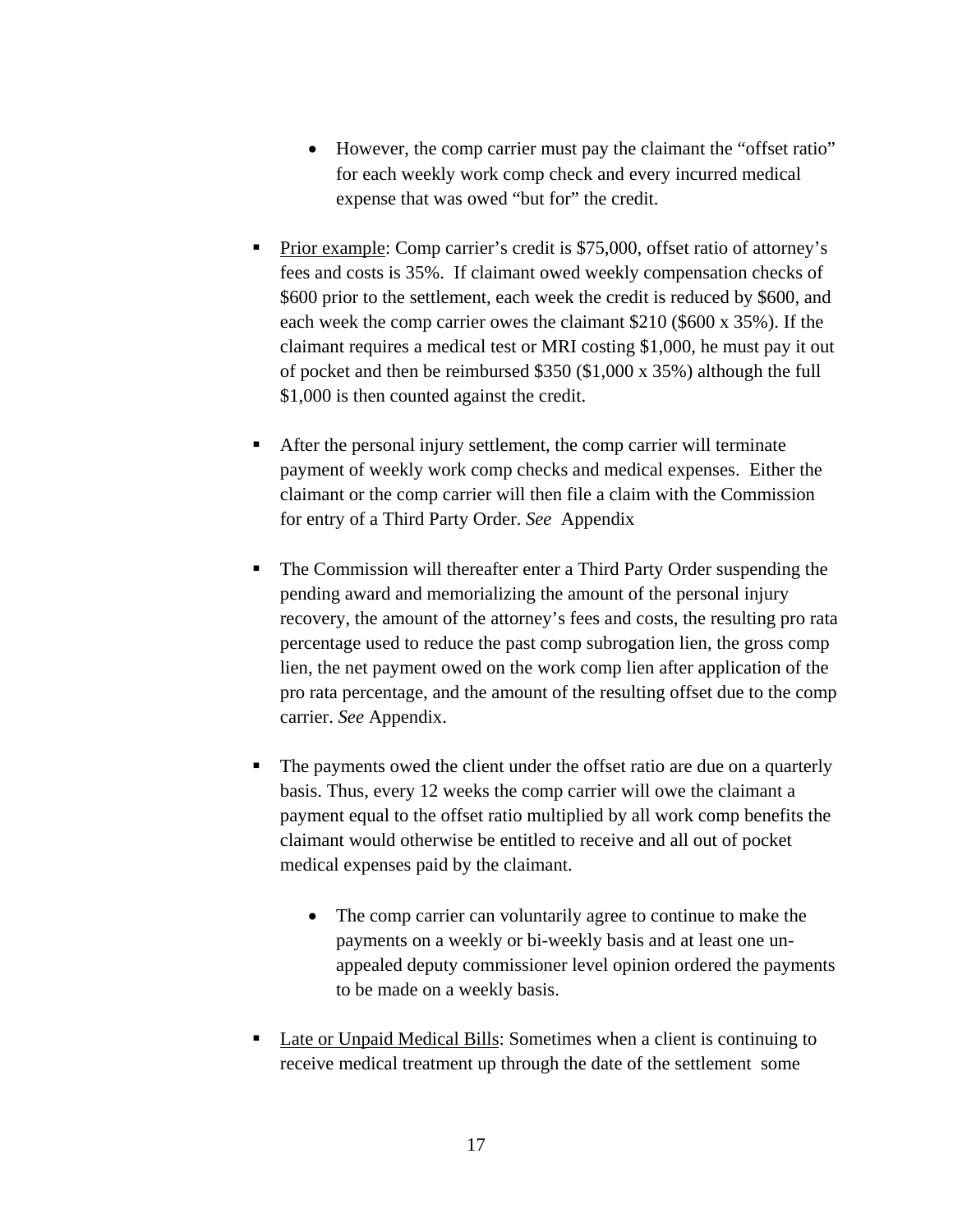medical bills may "slip through the cracks" or otherwise not get paid before the personal injury case is settled.

- Those bills are generally not included in the comp carrier's subrogation lien because they weren't paid before the personal injury settlement.
- Such unpaid medical expenses are treated as future medical expenses (or "further entitlement" under Va. Code § 65.2-313) whereby the total amount of the bills count against the comp carrier's credit, the client must pay the bills himself (or from the personal injury proceeds) and then will receive a payment from the comp carrier representing the offset ratio based on the bill amounts. *Emberton v. White Supply & Glass Co.*, 43 Va. App. 452, 598 S.E.2d 772 (2004)
- No Pain and Suffering: It has been argued unsuccessfully that by entitling the comp carrier to a dollar-for-dollar credit for the full amount of the difference between the gross personal injury recovery and the past gross subrogation lien, the client is thereby deprived of realizing any settlement proceeds for pain and suffering (or inconvenience, permanency, humiliation, etc.).
	- While logical, this argument has been specifically rejected by the Commission. *Knott v. Virginia Dept. of Transportation*, VWC File No. 235-26-07 (Jan. 13, 2010).
- Client Reaction: It is easy to see why client will get angry and resentful if the impact on their future work comp benefits is not fully explained to them when the attorney seeks authority to settle the personal injury case. \$50,000 in net proceeds from the personal injury case when the client believes his weekly work comp checks will continue sounds much differently when he discovers those payments are terminated and he will only receive the offset ratio paid on a quarterly basis.
- Negotiating Reductions in Work Comp Liens: The first step is recognizing that there is no "silver bullet" or panacea for negotiating lien reductions. Likewise, there is not a "one size fits all" approach.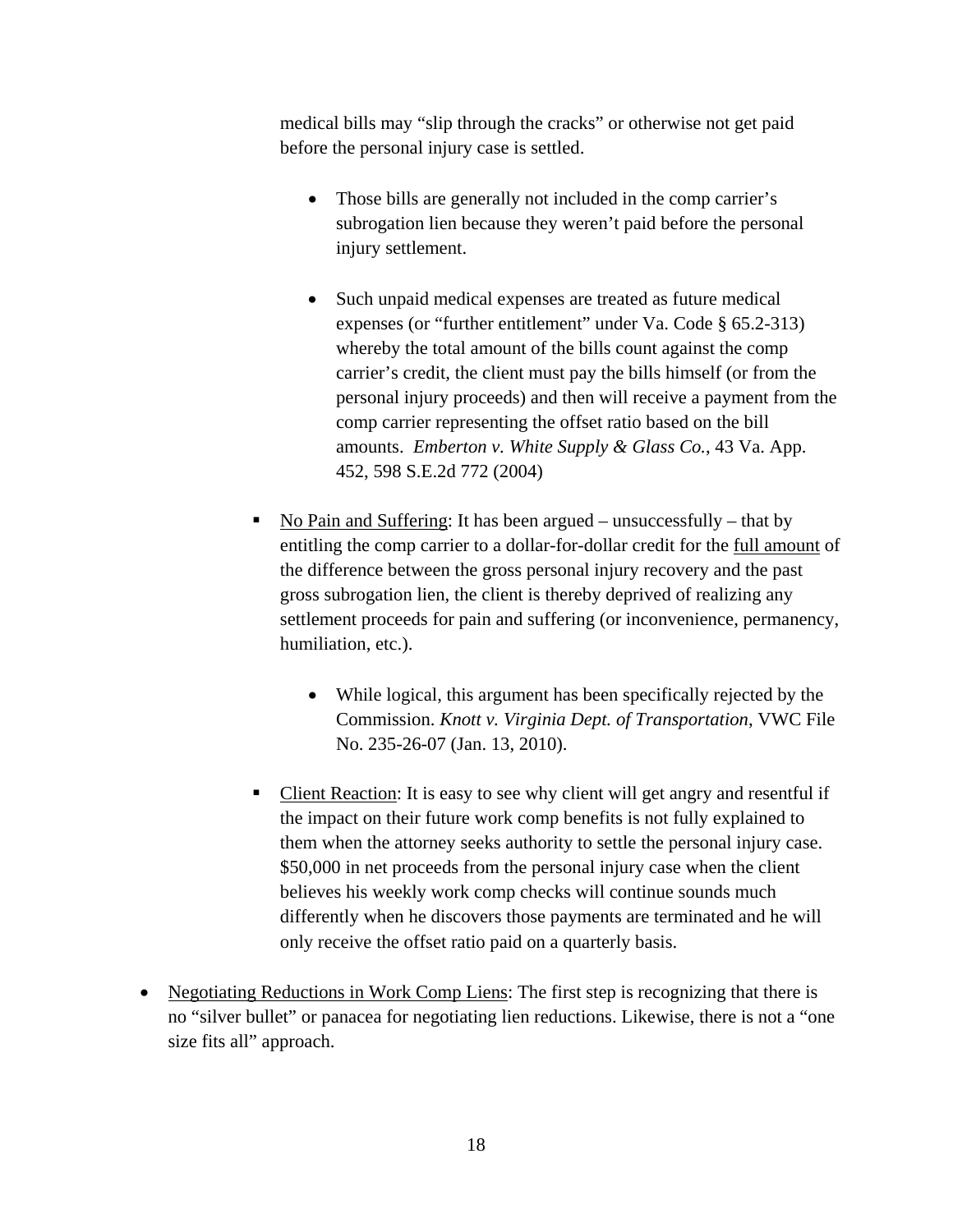- o Strategies to employ can depend on an number of variables including: (1) your client's need for future medical care, (2) the amount of coverage or recovery in the personal injury case,  $(3)$  the amount of the comp carrier's credit,  $(4)$  the size of the offset ratio, (5) your client's risk tolerance for waiving his entitlement to future wage and medical benefits and (6) the willingness of the carrier to negotiate.
	- The final variable is probably the most important because, remember, by statute the comp carrier does not have to compromise the lien beyond reducing it for a pro rata share of attorney's fees and costs pursuant to Va. Code § 65.2-313.
	- However, most comp carriers want to close out claims to eliminate uncertainties and liabilities. That said, you don't have the luxury of threatening the comp carrier with a home run jury verdict when negotiating a lien. Rather, you will have to use more carrot and less stick to get something worked out.
- o Minimal Coverage Cases: In cases where the coverage in the personal injury case is less than the past subrogation lien, the client would receive nothing from the personal injury case absent a negotiated compromise with the comp carrier. In those cases, one starting point is to propose the comp carrier agree to the "Principle of Thirdsies" whereby whatever personal injury recovery is divided in thirds: 1/3 to the attorney for fees and costs (thereby agreeing to reduce the attorney's fee so that the fees and costs together equal 1/3), 1/3 to the comp carrier, and 1/3 to the client.
	- That equation could also be altered in favor of demanding "50% 50% on the net," whereby the carrier and the client split the net proceeds after the attorney takes a full fee and costs.
	- In exchange for this deal the comp carrier will want something in return, which usually involves requiring the client to waive some portion or all of their future work comp benefits so the comp carrier can close out the file.
		- If the client has little to no future expectation for medical treatment or work comp entitlement, this can be a reasonable compromise.
		- If the client remains disabled from work and is still receiving benefits or has significant future medical needs this could well be a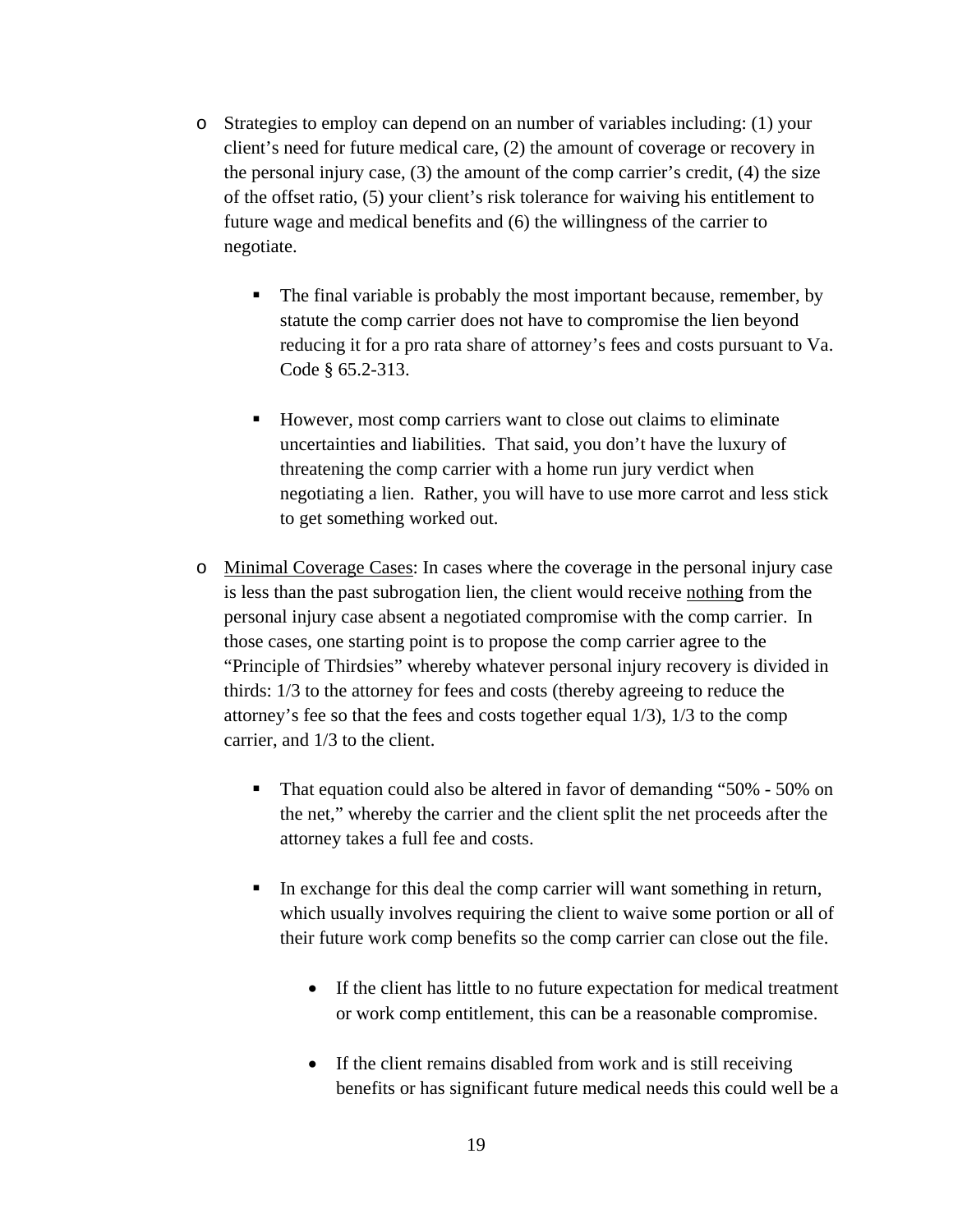poor result, as it could require the client to give up a lot more than is being received.

- o The Nuclear Option: Threatening to Drop the Case: In some cases stubborn or intransigent comp carriers or their subrogation vendors refuse to make any deals even if it means the client gets nothing from the proceeds of the personal injury case.
	- In such circumstances the only real options are to  $(1)$  go forward with the case with the knowledge that you are working for your own fee and to reimburse the comp carrier (almost universally unacceptable to clients) (2) propose that the carrier allow you to split your fee with the client without having it affect the pro rata share of attorney's fees and costs and the resulting offset ratio; or (3) "go nuclear" and threaten to drop the personal injury case so that no one gets paid.
	- The argument is that if the comp carrier is going to be so uncompromising then you are not going to work for the comp carrier alone if your client cannot realize any proceeds from the personal injury case.
	- This option requires a willingness to walk away from a potentially lucrative attorney's fee. The comp carrier could very well call your bluff because in the comp carrier's mind, all trial lawyers are greedy bastards and would never walk away from a potential attorney's fee.
	- If pursuing this option, put your position in writing to the comp carrier, indicate that the plaintiff withdraws permission to pursue the case in his/her name and explain your previous efforts to compromise. Copy the letter or communicate the facts of the stalemate to the comp adjuster's claims manager.
	- The comp carrier will likely respond to the threat that under Va. Code  $\S$ 65.2-309 they will simply hire their own attorney and pursue the case in their own name.
	- **Trump Card: Va. Code § 65.2-309(C) prohibits a comp carrier pursing a** subrogation claim from settling the case without the approval of "the Commission and the injured employee . . . first being obtained."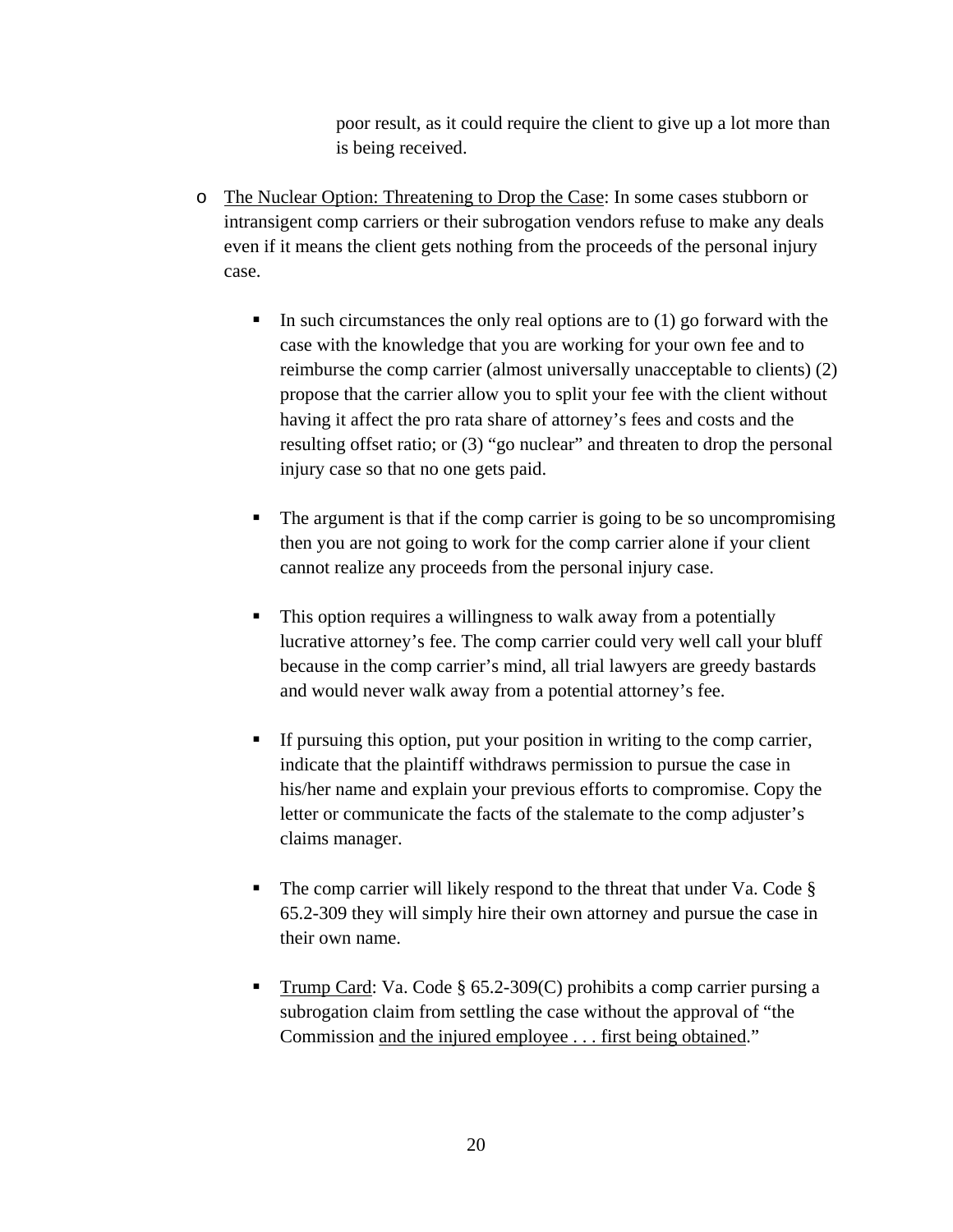- Thus, I make clear to the comp carrier that if we drop the case and they pursue it, it will have to be in their own name and the case will have to be tried because we will never give approval or permission to settle no matter how much the settlement offer.
- Remind the comp carrier also, that Va. Code  $\S$  8.01-424.1 only allows the Circuit Court to give permission when the comp carrier refuses to agree to the proposed settlement and does not work when the claimant won't consent.
- BUT SEE: *Williams v. Capital Hospice*, 15 WC UNP VA00000535239 (2015), *supra*, where the Full Commission ruled that a comp carrier could pursue and settle a claim limited to the amount of its lien without permission from the Commission or the claimant. This case is on appeal to the Court of Appeals.
- o Settling Portions or All of the Comp Claim: In practice, the nuclear option doesn't happen that often. More often, the comp carrier is willing to reduce the comp subrogation in exchange for the client waiving all or portions of his work comp claim.
	- In catastrophic or substantial injury cases where the client will require ongoing and future medical treatment, having to pay for all of that treatment out of pocket and then submit the records and bills on a quarterly basis to obtain the offset ratio reimbursement can range from a headache to an insurmountable challenge. In those cases, then, securing additional reduction of the lien can be less important than insuring continuity and ease of future medical treatment.
		- $\bullet$  In those cases, a standard proposal is that (1) the client will agree to repay the comp subrogation lien with only a modest reduction beyond the statutory pro rata reduction (e.g. 50%), (2) the client will waive all entitlement to future work comp payments for work disability or permanency rating, and in exchange, (3) the comp carrier will agree to keep the client's future medical benefits open without application of the credit or offset ratio under Va. Code § 65.2-313.
		- Some comp carriers are incentivized to agree to this deal because it eliminates future indemnity payments, allows them to show a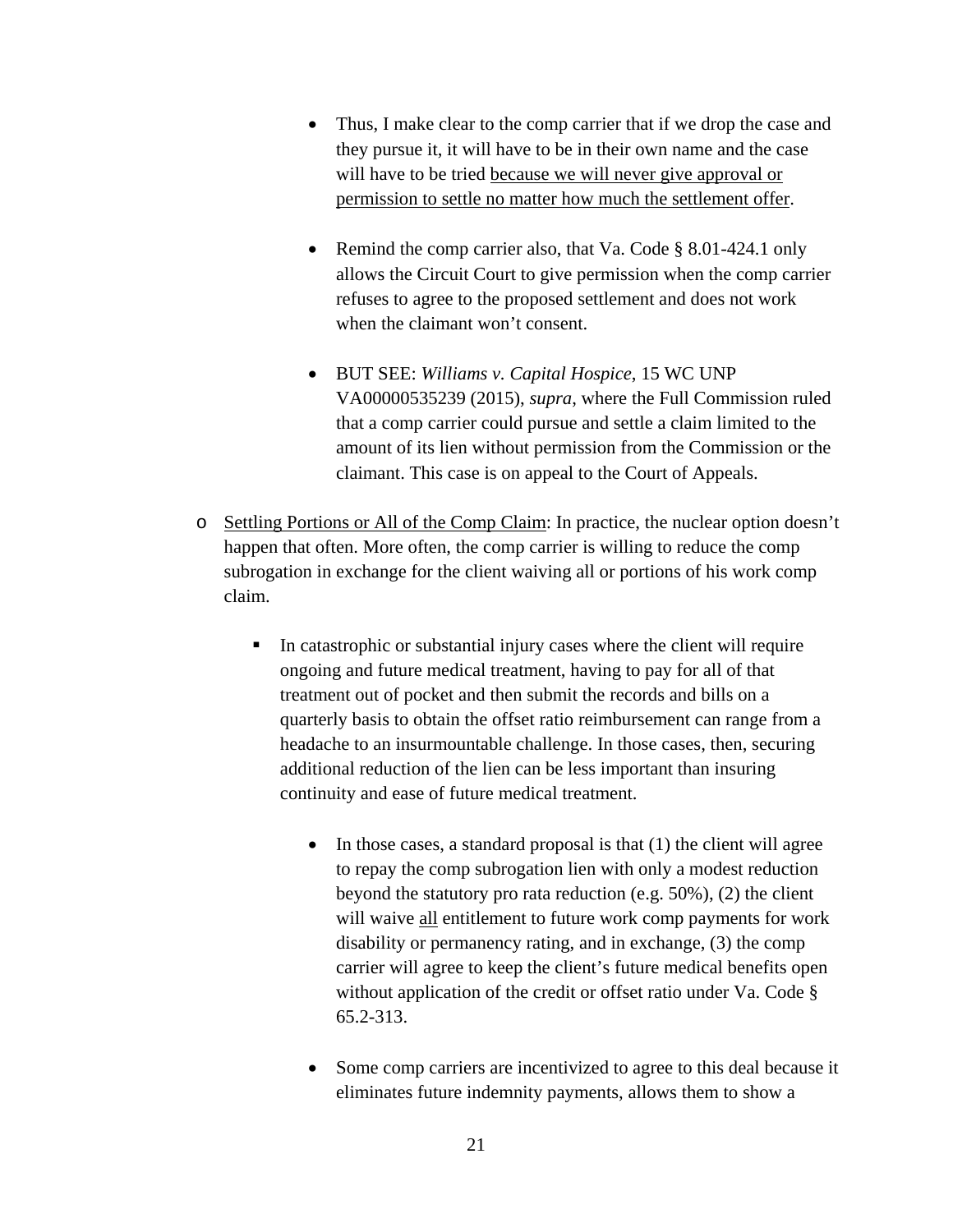substantial subrogation recovery on their books and eliminates the administrative problems of processing reimbursements for offset ratio payments on a quarterly basis.

- Just as important, it can actually save the comp carrier money. Under Va. Code § 65.2-605, the comp carrier is responsible for paying medical expenses based on the "prevailing community rate" when the treatment is paid for by the injured person, which are, naturally, substantially higher than the negotiated provider agreements that comp carrier's enter into with most medical providers and networks. Thus, it may be cheaper for the comp carrier to pay for all of the claimant's medical treatment at its negotiated rate than to pay the offset ratio percentage of the nonnegotiated billed to the client when he gets the treatment himself.
- If the client pays more than the prevailing community rate, however, the comp carrier could seek to limit offset ratio payments to a lower amount of incurred medical expenses.
- In many cases the comp carrier will still be willing to reduce the subrogation lien repayment (or waive it completely or waive it and pay a lump sum on top of the waiver depending on value of the claim) in exchange for a full and final settlement completely resolving the work comp claim.
	- Determining whether the proposed compromise is beneficial to the client requires the attorney to analyze the value of the future work comp benefits and medical expenses.
		- o Remember, however, that the value of the work comp claim is impacted by the credit such that the comp carrier's future comp liability is limited to the offset ratio until the credit is exhausted.
		- o In other words, if you calculate that the client's future comp payments are worth \$150,000 and the future medical benefits have a value of \$75,000 but the comp carrier has a \$300,000 credit and an offset ration of 33.3%, then the value of the carrier's future exposure is \$75,000, not \$225,000 (\$225,000 x 33.3% offset ratio = \$75,000).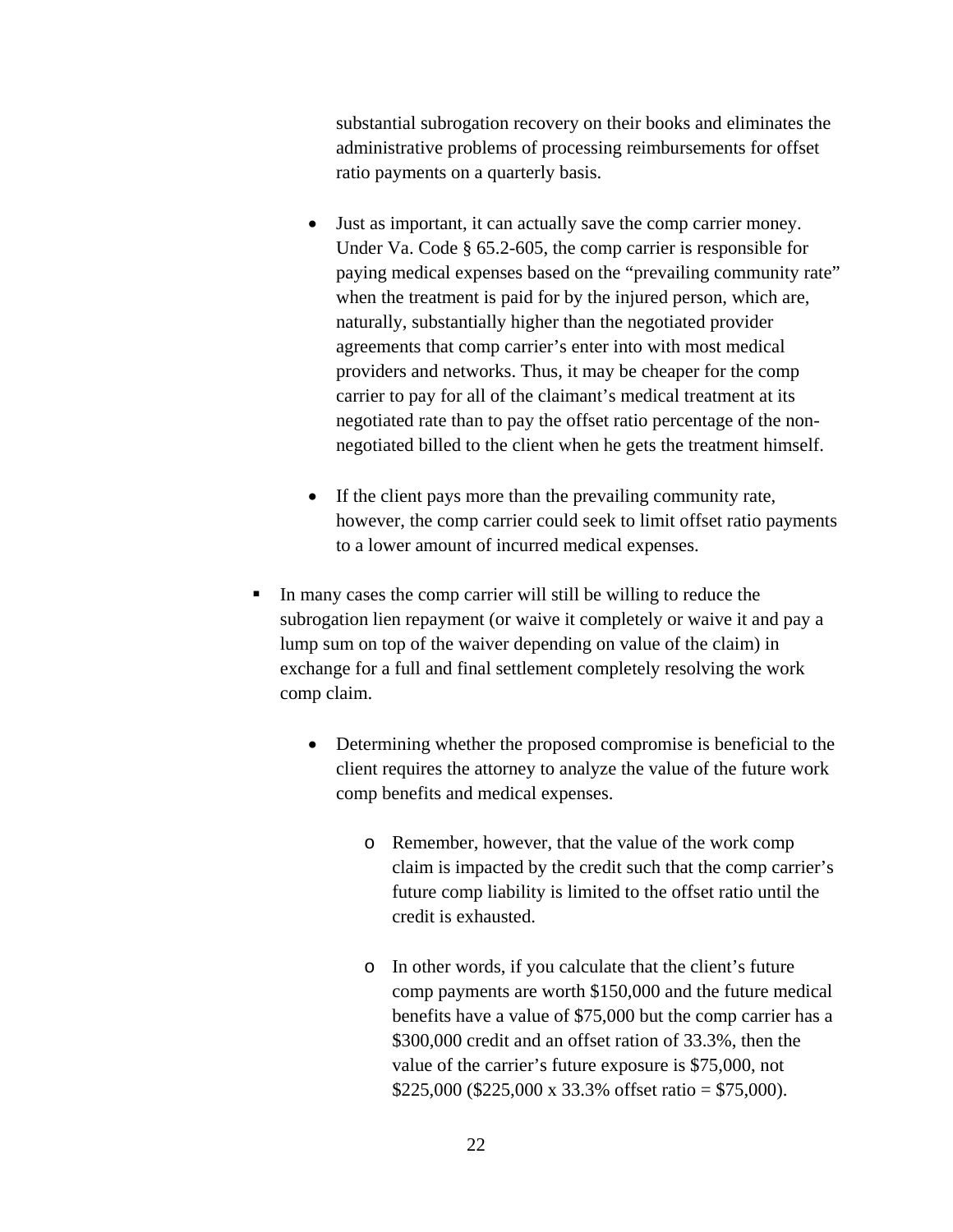- Thus, for example, the comp carrier's offer to waive a \$25,000 subrogation lien repayment is a reasonable result for the client if the comp carrier's liability for future comp benefits paid out over time according to the offset ratio is \$35,000 but an unfavorable result if the comp carrier's future liability is \$100,000.
- Mediations: If a mediation is proposed in the personal injury case, give the comp carrier plenty of advance notice and ask a representative to attend in order to resolve all of these issues at once. The mediator or defense attorney can even insist the comp carrier attend as a condition for mediating the personal injury case.
	- Experience has shown mediators can be just as effective obtaining concessions from the comp carrier at the mediation as from the parties to the personal injury case.
	- In some instance the defendant and plaintiff even align together to exert additional pressure on the comp carrier in an effort to extract concessions or a compromise.
	- If the comp carrier does not attend the mediation, make sure that any settlement or agreement reached is made SUBJECT TO obtaining permission from the comp carrier for the terms of the personal injury settlement. A proposed settlement at mediation could also be made subject not only to obtaining permission to settle from the comp carrier but agreement to satisfactory terms resolving the subrogation lien or the work comp case.
- o Settling the Comp Claim Before the Personal injury Case: A debate exists regarding whether there is any advantage to settling the work comp claim earlier in the process prior to settlement negotiations in the personal injury cases.
	- Certainly exigent circumstances could develop where settling the work comp case earlier is necessary, such as an unexpectedly vigorous defense to the work comp claim or threats of one or more IME's that could damage the personal injury case.
	- In most circumstances however it is suggested that the client can obtain more value via subrogation lien reduction, lump sum payment, or both by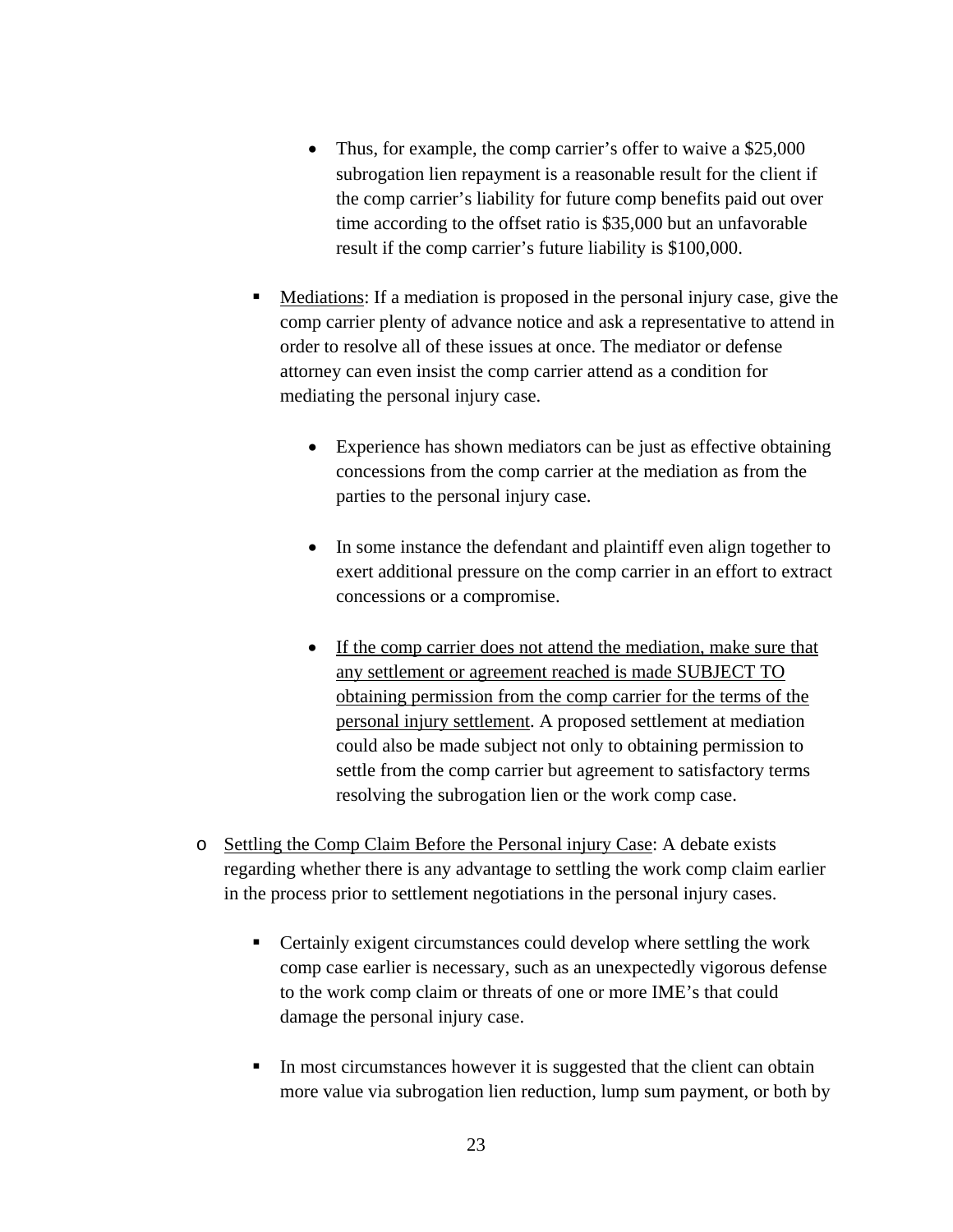pursuing a global simultaneous settlement of the personal injury case and the work comp claim.

- Settling the work comp claim prior to the personal injury case without negotiating favorable settlement terms for the repayment of the subrogation lien removes most incentive for the comp carrier to later compromise its subrogation lien even where refusal to do so could prevent acceptance of an otherwise favorable settlement offer.
- To limit the damage to subsequent personal injury negotiations include "sliding scale" repayment language in the work comp settlement such as "the claimant will repay the carrier 50% of the gross subrogation lien not to exceed 33.3% of the gross personal injury recovery."
- Such language locks in the maximum and minimum repayment amounts on the subrogation lien so that the comp carrier can recover up to 50% of its lien assuming a favorable recovery in the personal injury case but limits the comp carrier to no more than one-third of the gross personal injury recovery if difficulties with liability or damages compel acceptance of a lower settlement, thus insuring the client receives a reasonable share of the personal injury proceeds.
- o Commission Approval: Any agreement to compromise the underlying subrogation lien that limits or impairs some or all of the client's work comp benefits must be specifically approved by the Commission via submission of a Petition and Order.
	- Attorney's Fees: The Commission must approve all fees taken for any work relative to the work comp claim.
	- The Commission will generally approve a fee equal to 20% of any lump sum paid to the claimant and <u>up to</u> 20% of any reduction in the past subrogation lien beyond that mandated by Va. Code § 65.2-311.
	- A specific fee request signed by the client must be submitted with the Petition and Order, and the Order must contain a blank for the Commission to enter the fee to be awarded.
- o Medicare Issues: Are beyond the scope of this presentation other than to say the personal injury attorney must be aware of Medicare's requirements and guidelines which are more exacting than in work comp cases including a requirement that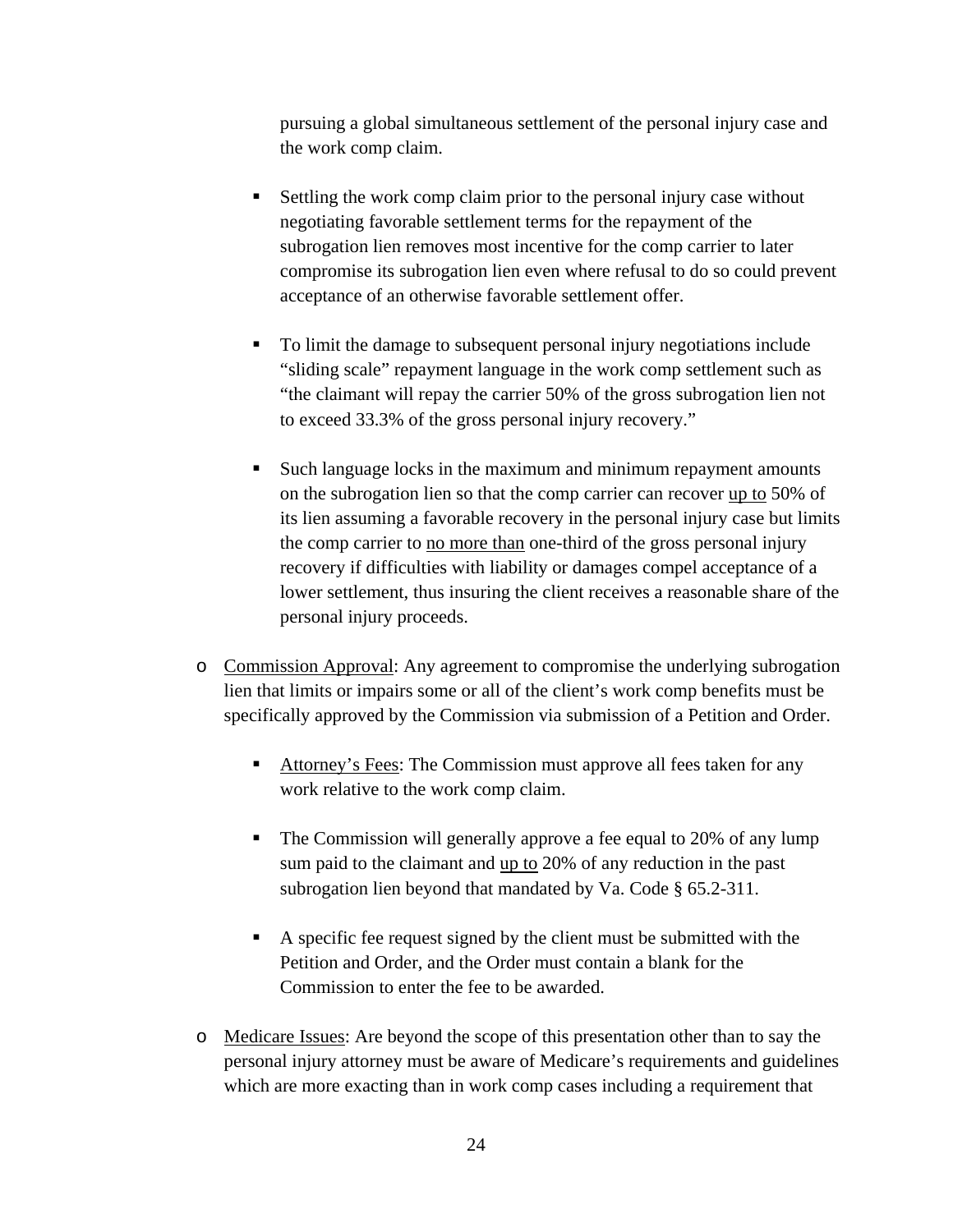any settlement with a value over \$25,000 that impairs the Medicare client's medical benefits in the work comp claim ought to be specifically reviewed and approved by the Center for Medicare and Medicaid Services